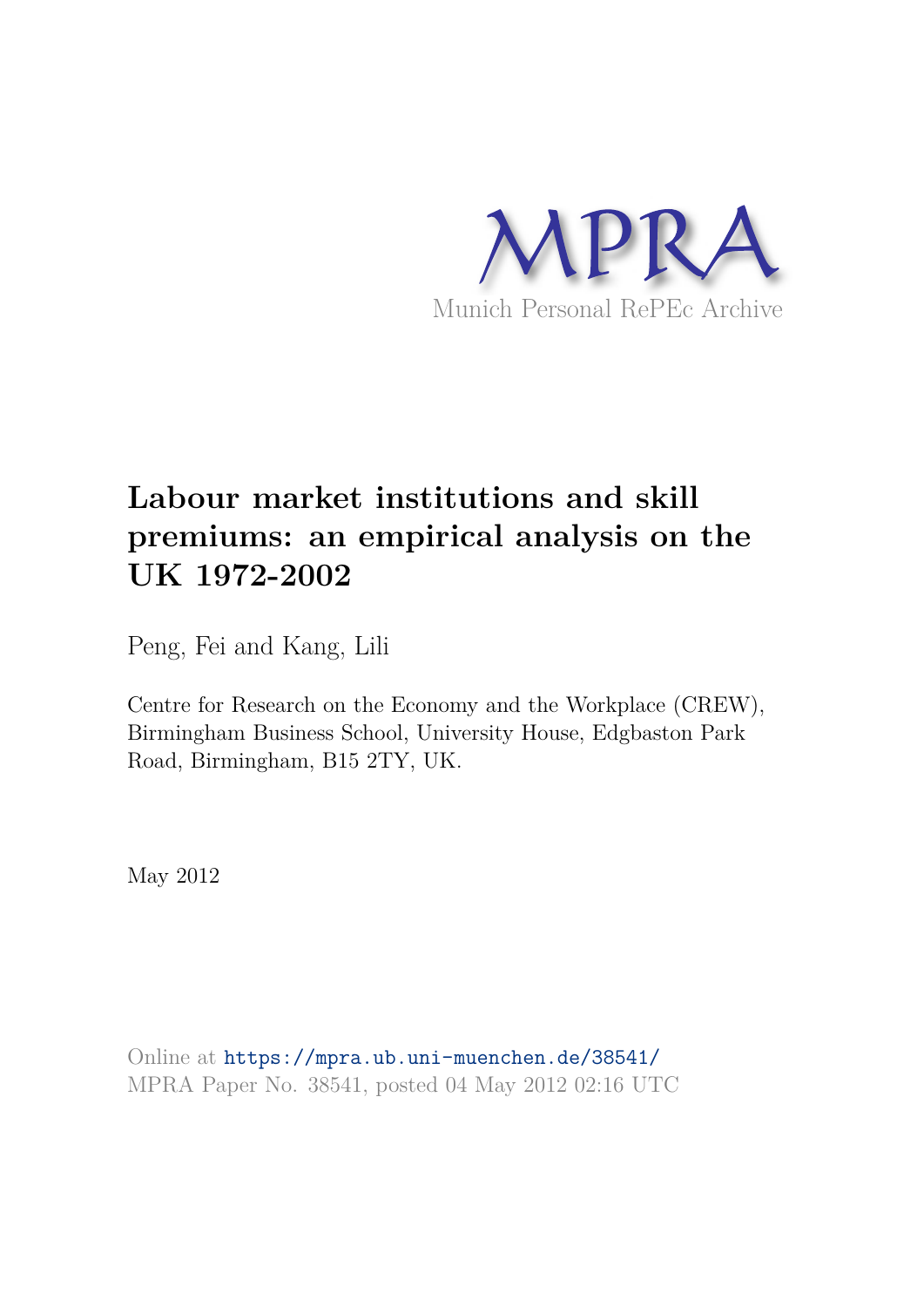# **Labour Market Institutions and Skill Premiums: An Empirical Analysis on the UK 1972-2002**

Fei Peng and Lili Kang\*

*Abstract.* This paper analyzes the links between labour market institutions and skill premiums in the UK, controlling for other explanatory variables such as market conditions, international trade and skill-biased technology. We find that the trade union decline in unskilled workers can explain more than half of degree premium' increase over the period 1979-1998 in the private sector, while the overall effect of trade union on degree premiums is only one third during the same period. Decline of trade union has less significant effect on skill premiums in the public sector.

Keywords: skill premiums, trade union, panel data

JEL codes: J31, J51, K31

\*Centre for Research on the Economy and the Workplace (CREW), Birmingham Business School, University House, Edgbaston Park Road, Birmingham, B15 2TY, UK. Tel.: +44 121 415 8446; fax: +44 121 414 7380. E-mail address: feipengbham@yahoo.com and ll.kang@yahoo.com. The authors thank Stan Siebert, Mary O'Mahony, John Addison, Bob Hart, John Heywood, Xiangdong Wei, and numerous seminar and conference participants for valuable comments. Fei thanks the Higher Education Funding Council for England (grant no. ORSAS-2004005004) and Birmingham Business School (grant no. Sch437348) for generous financial support. Data used in this paper were made available through the UK Data Archive. We acknowledge the original data creators, depositors or copyright holders, the funders of the Data Collections and the UK Data Archive, and acknowledge Crown Copyright. Neither the original collectors of the data nor distributors bear any responsibility for the analyses or interpretations presented here. All remaining errors are our own.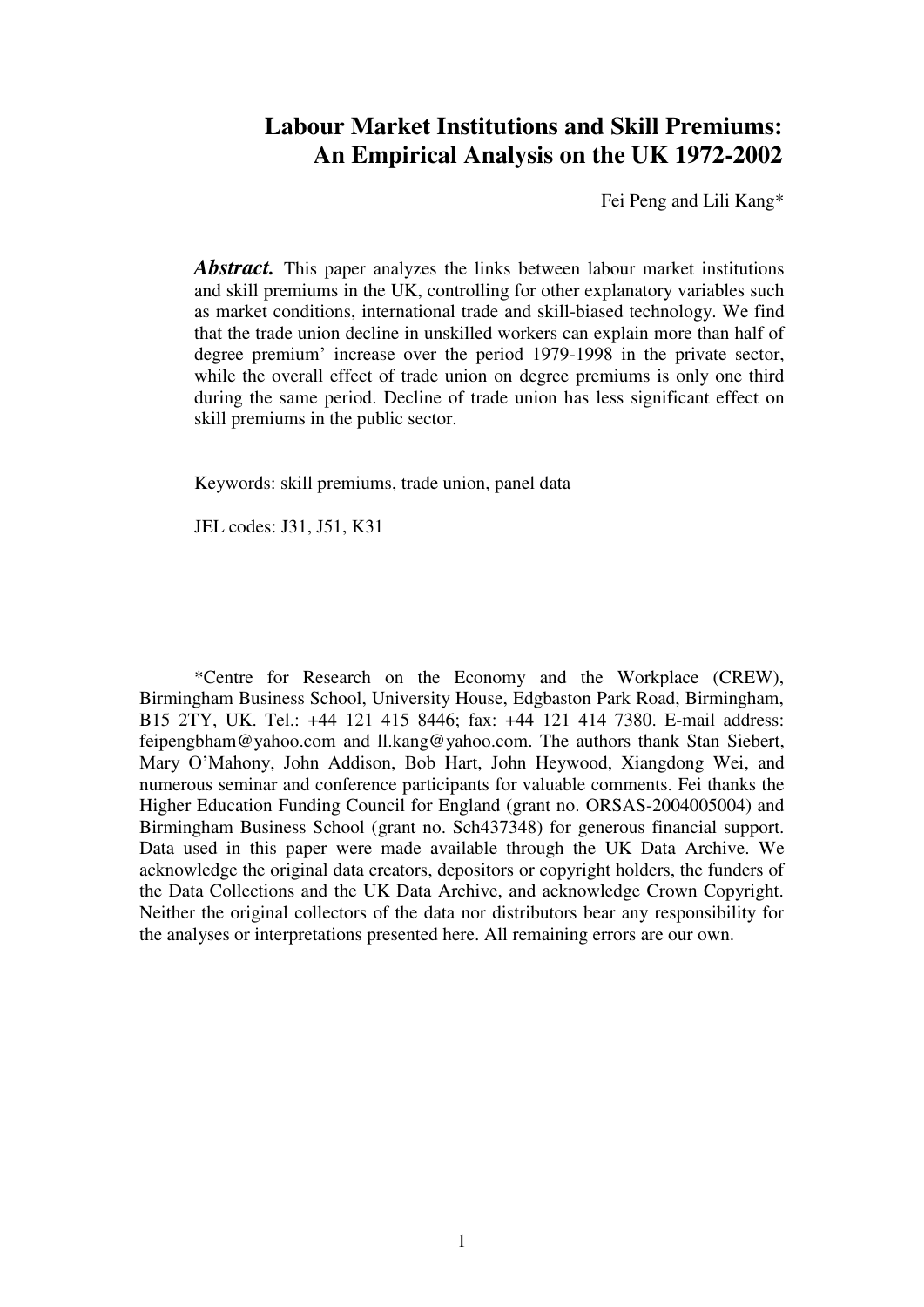# **Labour Market Institutions and Skill Premiums: An Empirical Analysis on the UK 1972-2002**

Wage premiums of highly educated workers have substantially increased since the end of 1970s in the United Kingdom. Rising wage differentials between education groups have been identified as key feature of rising wage inequality in the UK and other OECD countries (Acemoglu and Autor, 2010, Gosling et al., 2000, Lindley and Machin, 2011, Atkinson, 2007). The existent literature has tried to isolate the causal factors underpinning these market changes. The most popular candidates may be the skill-biased technical change (SBTC) and increased international trade.

First of all, there is strong evidence of the empirical association between proxies for SBTC (computers or other Information and Communication Technology (ICT) facilities) and the widened wage gap of the UK and US in the 1980s (Katz and Autor., 1999, Krueger, 1993, Machin, 2001, Machin and Van Reenen, 1998, O'Mahony et al., 2008, Perugini and Pompei, 2009). Moreover, the trade explanation focuses on changes in product demand largely associated with large trade deficits in the 1980s. Wood (1994, 1995, 1998) argues that the growth of manufacturing imports from newly industrializing economies have led to a sharp decline in unskilled manufacturing employment and a shift in employment toward other skill-intensive sectors. However, the trade explanation is not convincing for many authors (Krugman and Lawrence, 1993, Machin and Van Reenen, 1998, Sachs and Shatz, 1994, Schmitt, 1995) who point that the effect of international trade on relative demand for skill is small. Ghose (2000) confirms that the growth of trade in manufacturing with some developing countries has certainly had adverse effects on employment and wage of low-skilled workers in the industrialized countries, but such effects have been quite small. Hence, on the whole the evidence seems to lean towards the SBTC explanation (Machin, 1996).

At the same time, the widening wage gap in the UK has been accompanied by institutional reform in the labour market since Thatcher-era. Labour policy directed by US-style flexibility may be part of the causation of the widening wage structure. This paper aims to analyze the effects of changes in labour market institutions (such as trade unions, taxation, unemployment benefits and the national minimum wages) on the skill premiums, controlling for changes in technology and trade patterns.

With the same access to technology and international competition, and having had a similar education expansion, the increasing skill premiums in the UK, in contrast to the stable wage structure in continental European countries can only be explained by a different institutional environment. Hence, Acemoglu (2003) argues that changes in the supply and demand for skills are unlikely to fully account for the marked differences in skill premiums across countries. The "Krugman hypothesis" states that the rise in wage inequality in the Anglo-Saxon countries as well as the rise in unemployment in continental Europe are "two sides of the same coin", namely a fall in the relative demand for unskilled workers under different wage setting institutions (Krugman, 1994, Nickell and Bell, 1996, Puhani, 2008).

A substantial amount of research on wage inequality has regarded and examined labour market institutions as important factors that may affect the wage response of markets to shifts in the relative demand for skills (Blau and Kahn, 1996, Card et al., 2003, Gottschalk and Joyce, 1998, Katz et al., 1995, Koeniger et al., 2007, Machin, 1996, Machin, 1997). One strand of this research has studied how specific labour market institutions affect wage differentials in the UK. First of all, the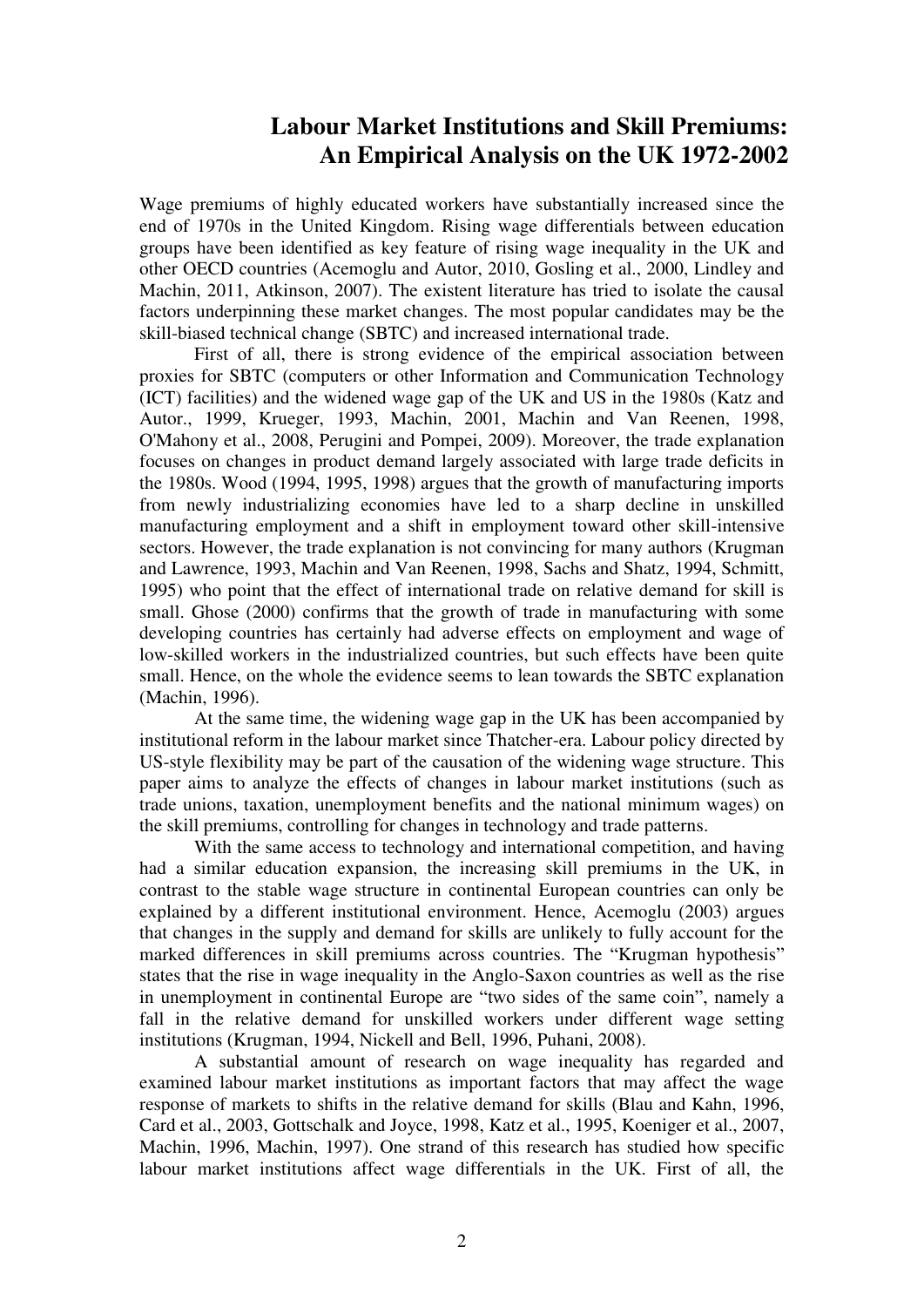possibility of there being a connection between the wage differentials and trade unions has been studied in a large literature. Casual inspection shows a striking association between movements in union density over time and changes in the earnings dispersion. Schmitt (1995) has calculated that the decline in union density could account for 21 percent of the rise in the pay premium for a university degree and for 13 percent of the increase in the non-manual differential during 1978-1988. Machin (1997) obtains more dramatic results that the male variance would have been 40 percent less if the 1980s levels of union coverage had prevailed in 1991. Bell and Pitt (1998) also conclude the deunionization between the early 1980s and 1990s widened the male earnings distribution by about 20 percent. Card *et al.* (2004) for a comparison of the United States, the United Kingdom, and Canada, and Kahn (2000) for OECD countries have also found that higher union density is associated with lower wage inequality. This paper pushes the discussion further and focuses on the union effect on the skill premiums over the last three decades in the UK.

Moreover, Dickens *et al.* (1999) and papers in the special session on the British minimum wages in the Economic Journal 2004 (Dickens and Manning, 2004, Machin and Wilson, 2004, Stewart, 2004, Metcalf, 2004) have found that national minimum wages reduce wage inequality by increasing the bottom deciles of the pay distribution without a negative impact on employment. DiNardo *et al.* (1996) and Lee (1999) also find the same effect of minimum wages for the United States. For other labour market institutions, tax wedges and unemployment benefits may affect skilled and unskilled workers at different degrees and change the skill premiums. Brewer *et al.* (2008) study about five million income tax returns covering the period 1996-2005 and find that even though the current government has increased taxes on people with high incomes, this has not prevented them from racing further away from the average level of living standards across the country. They think that the outlook for inequality in Britain may depend more on the outlook for the stock market than on Government tax and benefit policies. Thus, this paper also investigates the different effects of the minimum wages, tax wedge and benefits on skill premiums.

Most institution-specific research studies cross-section/longitudinal data at country level (Blau and Kahn, 1996, Koeniger et al., 2007, Wallerstein, 1999). However, the cross-country comparison cannot test for differences within a country, which is our contribution. No previous empirical study has tried to quantitatively assess respective importance of labour market institutions for workers with different education attainments. We construct a balanced panel data of six skill (education) groups over the period of 1972-2002 from several micro datasets, through which we investigate the effect of institutional factors on distinct skill groups and then skill premiums in the UK. This article is divided into four parts. The first reviews the theoretical models that motivate the estimated log-linear equation and provides our empirical specifications. The second part describes the main data sources and measures those variables, and the third represents empirical results. The fourth part concludes with a summary of the main findings and suggestions for policy.

### **Empirical specifications**

In this part, we briefly review a union bargaining model provided by Koeniger *et al.* (2004, 2007), in which labour market institutions alter the outside options of skilled and unskilled workers differently and thus affect relative labour demand as well as the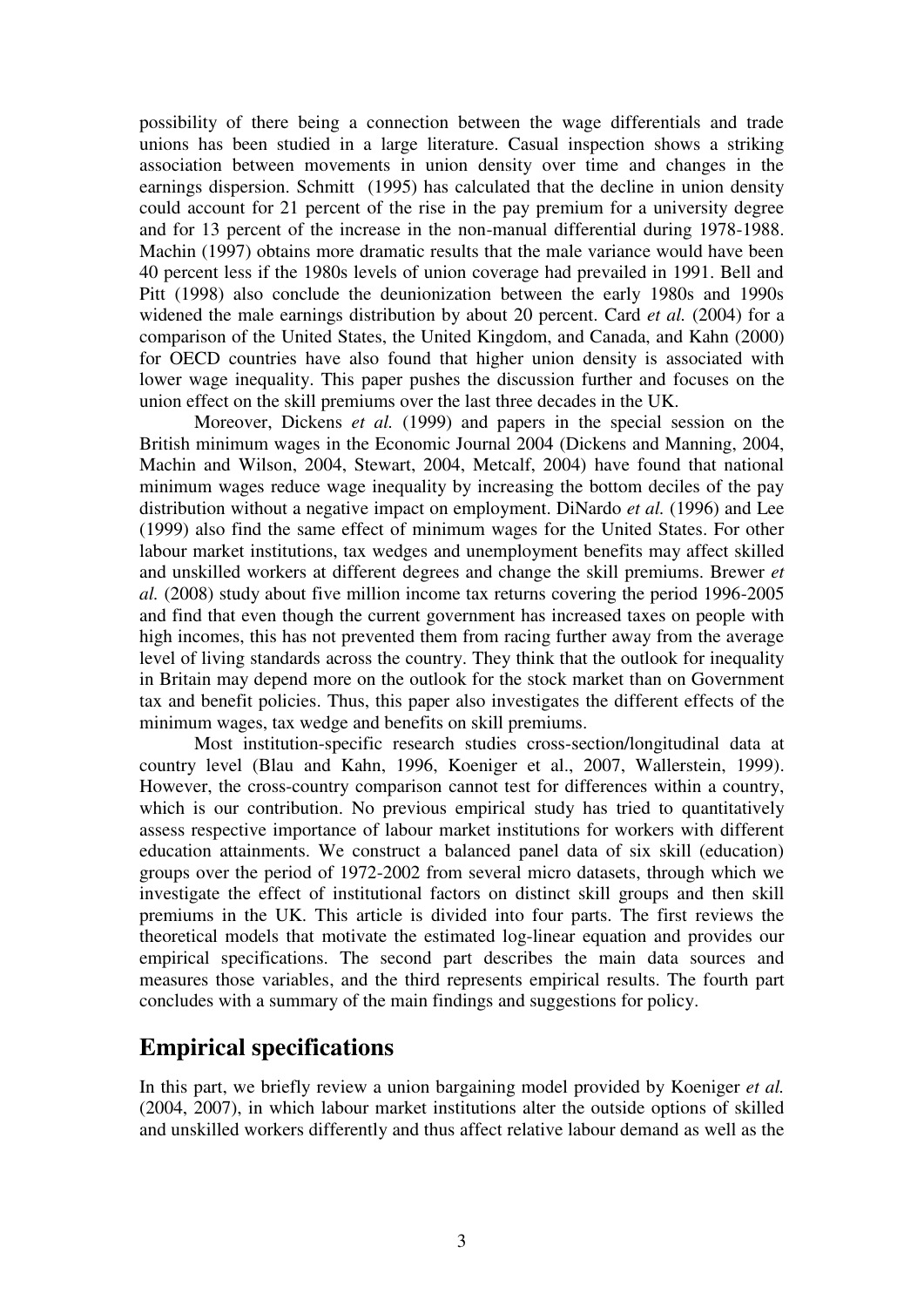wage differentials.<sup>1</sup> Changes of institutions as well as market conditions, technologies and international competition are reflected in the following skill premium equation:

$$
\ln(w_H / w_L) \cong f(tud_H, tud_L) + g(tax_H, tax_L) + h(repr_H, repr_L) + j(MW) + k(u_H, u_L) + l(comp_H, comp_L, ind_H, ind_L)
$$
\n(1)

where *H* denotes high skilled workers while *L* is low skilled workers. The skill premiums, i.e. log form gross wage differentials for skilled workers,  $\ln(w_H / w_L)$ , mainly depends on trade union density (*tud*), the tax wedge (*tax*), benefit replacement ratios (*repr*), unemployment rates (*u*), technology (*comp*) and international trade (*ind*) by skills, with the addition of the minimum wage variable (*MW*). Skill premiums depend on human capital and forgone earnings, and should be remarkably constant over the long run. However, short- and medium- run factors, including variables of institutions, market conditions, technology and international competition in equation (1) also affect skill premiums. Now, we go through the variables in the order they appear in the equation and present our arguments underlying equation (1) as follows.

Koeniger *et al.* (2004) make union bargaining central to their derivation of equation (1), but many of their arguments hold in a competitive market as well, as we will explain. First, the skill premiums will be smaller if unions favour unskilled workers (*tud*<sub>*L*</sub>) more than skilled workers (*tud*<sub>*H*</sub>). And, the trade union bargaining model in Koeniger *et al.* (2004) regards earnings tax as a mark-up part of the gross wages for both skilled and unskilled workers. This result also holds in a competitive market model with individual bargaining. A similar analysis can be applied for unemployment benefit (*repr*) and unemployment rates (*u*) in equation (1): higher replacement ratios for skilled workers  $(repr_H)$  increase the skill premiums, while higher replacement ratios for unskilled workers (*reprL*) decrease it. And, higher unemployment rates for skilled workers  $(u_H)$  are likely to decrease the skill premiums, while higher unemployment rates for unskilled workers  $(u<sub>L</sub>)$  are likely to increase it. The overall effect of unemployment benefits (or unemployment rates) on the skill premiums depends on a comparison between its respective wage effect on skilled and unskilled workers.

Second, as DiNardo *et al.* (1996) reveals, a minimum wage can directly compress the skill premiums by binding wages of unskilled workers, whereas wages of skilled workers are not directly affected. Hence, the minimum wages will cut off all unskilled wages below it and make the skill premiums smaller.

Last but not least, skill premiums are affected by medium and short run shocks from technology (such as computer usage, *comp*) and international competition (such as industrial shifts, *ind*) in the market. New technologies adopted by skilled workers  $(comp<sub>H</sub>)$  increase their marginal products and push up the skill premiums temporarily, while new technologies adopted by unskilled workers (*comp<sub>L</sub>*) also increase their marginal products but decrease the skill premiums. However, if new technologies are complementary to skills (Acemoglu, 1998), total factor productivity of skill-intensive sectors (for example, computer software industry) grows faster than labour-intensive sectors (for example, textile industry). Technology shifts may have higher wage

 $\overline{a}$ 

<sup>&</sup>lt;sup>1</sup> See Koeniger et al. (2004) for derivation details of this model. We omit employment protection legislation (EPL) in their model, since the EPL index has been stable in the UK for the last thirty years (Daniel and Siebert (2005), Figure 4 and 5).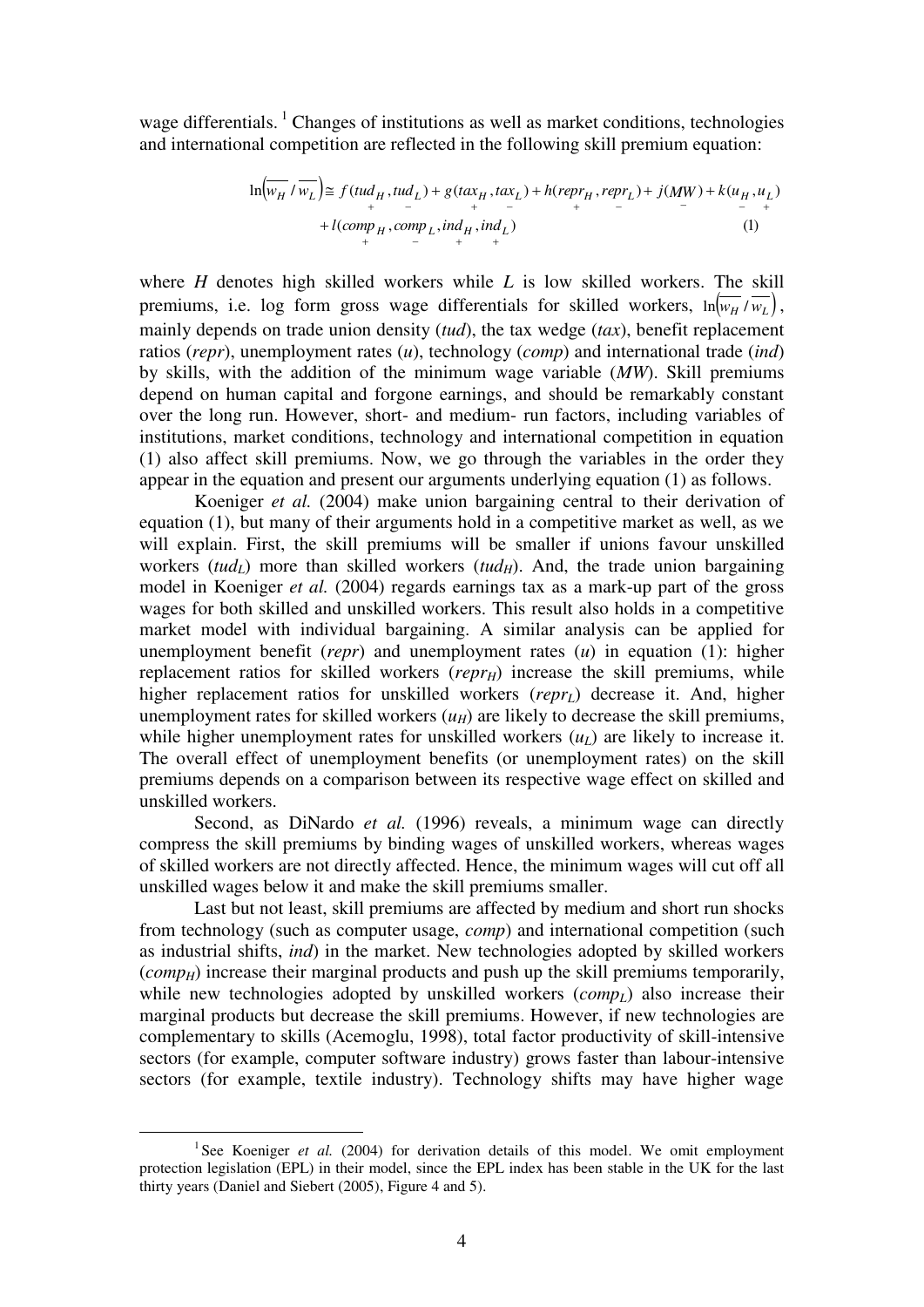effects on skilled workers than on unskilled workers and would push up the skill premiums.

International competition from newly industrialised countries may decrease the price of labour-intensive goods, as well as the demand for unskilled workers. At the same time, excess demand abroad may increase the domestic price of skillintensive goods and increase the relative demand for skilled workers. Increasing international competition is good for skilled workers  $(ind<sub>H</sub>)$  but bad for unskilled workers (*ind<sub>L</sub>*). Thus, international trade effects on both skilled and unskilled workers are likely to increase the skill premiums.

Our empirical work uses a two-step estimation procedure, which is designed to get round the Moulton (1986) problem of explaining earnings based on individual data with variables based on aggregate data.<sup>2</sup> In step 1, we use all individual observations to estimate education wage differentials as proxies of skill premiums over time. This equation is given as:

$$
\ln w_{it} = \alpha_0 + \sum_{t=1}^T n_t Y_t + \sum_{t=1}^T b_t B_{it} Y_t + \sum_{t=1}^T \sigma_t O_{it} Y_t + \sum_{t=1}^T a_t A_{it} Y_t + \sum_{t=1}^T h_t H_{it} Y_t + \sum_{t=1}^T d_t D_{it} Y_t + \beta X_{it} + \varepsilon_{it}
$$
  
=  $\alpha_0 + \sum_{t=1}^T n_t Y_t + \sum_{j=b}^T \sum_{t=1}^T s_{jt} S_j Y_t + \beta X_{it} + \varepsilon_{it}$  (2)

where  $w_{it}$  is the real gross hourly wage rate. Following the tradition of Blau and Kahn (1996), Dickens (2000), Gosling *et al.* (2000), Koeniger *et al.* (2004, 2007) and Schmitt (1995), we only concentrate on male full time workers (weekly working hours $\ge$ =35). *Y<sub>t</sub>* denotes a year dummy representing the baseline group of workers without education qualification (*NOQUAL*);  $B_{it}$  denotes a dummy variable for workers with below O-level qualifications (*BOLEV*);  $O_{it}$  denotes a dummy variable for the Olevel group (*OLEV*); *Ait* denotes a dummy variable for workers with A-levels (*ALEV*); *H*<sup>*it*</sup> denotes a dummy variable for workers with higher educational qualifications but not degrees ( $HIGHER$ ); and  $D<sub>it</sub>$  denotes a dummy variable for worker with degree equivalent or above qualifications (*DEGREE*). *Xit* is a vector of controlling variables that may influence wages including potential labour market experience (Katz and Murphy, 1992), marital status, ethnicity, tenure and region; and  $\varepsilon$ <sub>*i*</sub> is a random error term.

Correspondingly,  $n_t$  are the estimated coefficients of the NOQUAL group, which are the wages of this group in year *t* relative to their wages in the first sample year, 1972. Following the same method,  $b_t$ ,  $c_t$ ,  $a_t$ ,  $h_t$  and  $d_t$  are the estimated incremental wage effects of the different education groups: *BOLEV, OLEV, ALEV, HIGHER* and *DEGREE* over the baseline group *NOQUAL* in the same year. We stack  $b_t$ ,  $c_t$ ,  $a_t$ ,  $h_t$  and  $d_t$  in equation (2) to form a skill premiums variable  $s_{jt}$ , which is the estimated skill premiums of education group  $j$  ( $j=b$ ,...,d) relative to the baseline

 $\overline{a}$ 

 $2$  Moulton (1986) shows that individuals in the same year/area share some common component of variance that is not entirely attributable either to their measured characteristics (e.g., gender and age) or to any aggregate variable in the year/area. In this case, the error component in an OLS regression will be positively correlated across people in the same year/area, causing the estimated standard error of the aggregated variable to be downward biased. A similar two-stage procedure is used in the wage cyclicality (beginning with Solon et al. (1997)) and wage curve literature (Nijkamp and Poot (2005), p 434).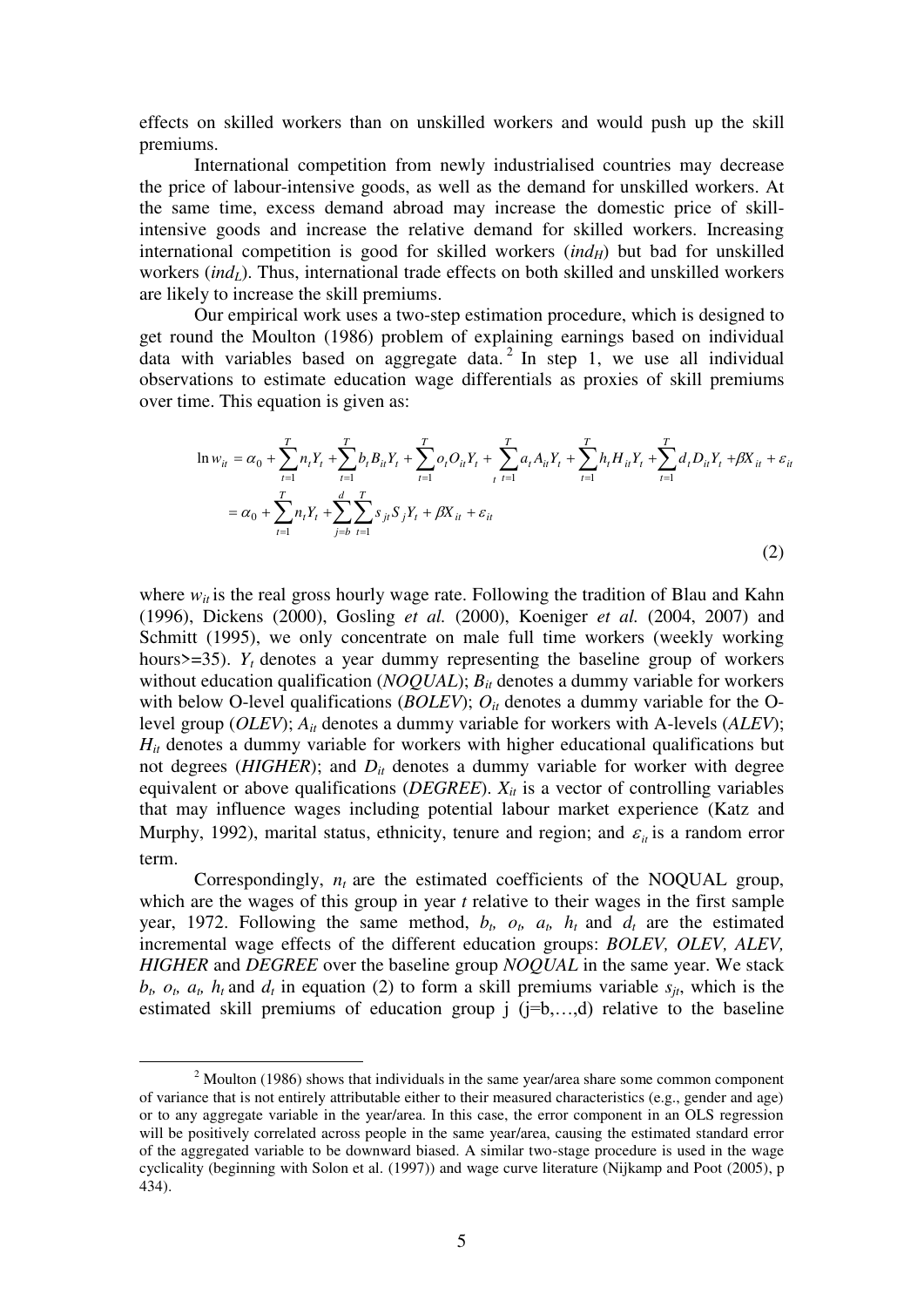NOQUAL group. Hence, a panel dataset is built to find the links between the skill premiums and labour market institutions in step 2:

$$
s_{jt} = \theta_1 t u d_{jt} + \theta_1^n t u d_{nt} + \theta_2 t a x_{jt} + \theta_2^n t a x_{nt} + \theta_3 \text{ repr}_{jt} + \theta_3^n \text{ repr}_{nt} + \theta_4 M W + \theta_5 u_{jt} + \theta_5^n u_{nt}
$$
  
+  $\theta_6 i n d_{jt} + \theta_6^n i n d_{nt} + \theta_7 \text{comp}_{jt} + \theta_7^n \text{comp}_{nt} + v_j + v_t + v_{jt}$ 

$$
(j=b, o, a, h \text{ and } d)
$$
 (3)

where  $s_{jt}$  are the estimated skill premiums for education group *j* in the year *t*, and labour market institutions indicators and those control variables of market conditions, technology, and international competition are defined in equation (1). All variables of the baseline group (*tud<sub>nt</sub>*, *tax<sub>nt</sub> repr<sub>nt</sub>*,  $u_{nt}$ *, ind<sub>nt</sub>* and *comp<sub>nt</sub>*) are also put into equation (3) to control for changes in the baseline group.  $v_j$  is a vector of education group dummies,  $v_t$  are year dummies, and  $v_{jt}$  is the stochastic error term.

Equation (3) assumes the existence of a long run equilibrium relation between skill premiums and institutions. Also, the adjustment should be contemporaneous. However, much literature shows an increasing trend in the skill premiums (for example, Gosling *et al.* (2000)) as well as a decline of trade unions since the 1970s (for example, Bell and Pitt (1998) and Disney *et al.* (1998)). Since our panel data cover the period of 1972-2002, the skill premiums of each group are probably nonstationary (see ADF tests below). Hence a co-integration problem may exist in the links between skill premiums and institutional variables. If there is some inertia in the adjustment process a re-parameterisation of equation (3) - as in equation (4) below might be preferable. Thus, we put an Error Correction Mechanism (ECM) into equation (3) to clear the long-term relationship between the *level* of skill premiums and *level* of institutions. We follow the approach used in Ammermueller et al. (2010), but only put the ECM in trade union density variables ( $t u d_{it}$  and  $t u d_{nt}$ ) since trade unions are regarded as the most important institutional factor in most of the literature and only union density variable shows non-stationarity over the last thirty years. The error-correction specification is:

$$
\Delta s_{ji} = \theta_0 t u d_{ji-1} + \theta_1 \Delta t u d_{ji} + \theta_0^n t u d_{ni-1} + \theta_1^n \Delta t u d_{ni} - a s_{ji-1} + \theta_2 t a x_{ji} + \theta_2^n t a x_{ni} + \theta_3 \text{ repr}_{ji} + \theta_3^n \text{ repr}_{ni} + \theta_4 M W + \theta_5 u_{ji} + \theta_5^n u_{ni} + \theta_6 i n d_{ji} + \theta_6^n i n d_{ni} + \theta_7 \text{comp}_{ji} + \theta_7^n \text{comp}_{ni} + v_j + v_t + v_{ji} (j = b, o, a, h and d)
$$
 (4)

Thus, in this specification, the long run equilibrium between the *level* of the skill premiums and *level* of trade union density is embodied in an ECM.

### **Data description**

#### *Skill premiums*

The principle data used in this paper comes from the series of the annual General Household Survey (GHS) from 1972 to 2002. The GHS is a continuous multipurpose survey of large random samples of households across Great Britain, conducted on an annual basis by the Office for National Statistics (ONS). The survey has been carried out continuously except for two breaks in 1997 when the survey was reviewed and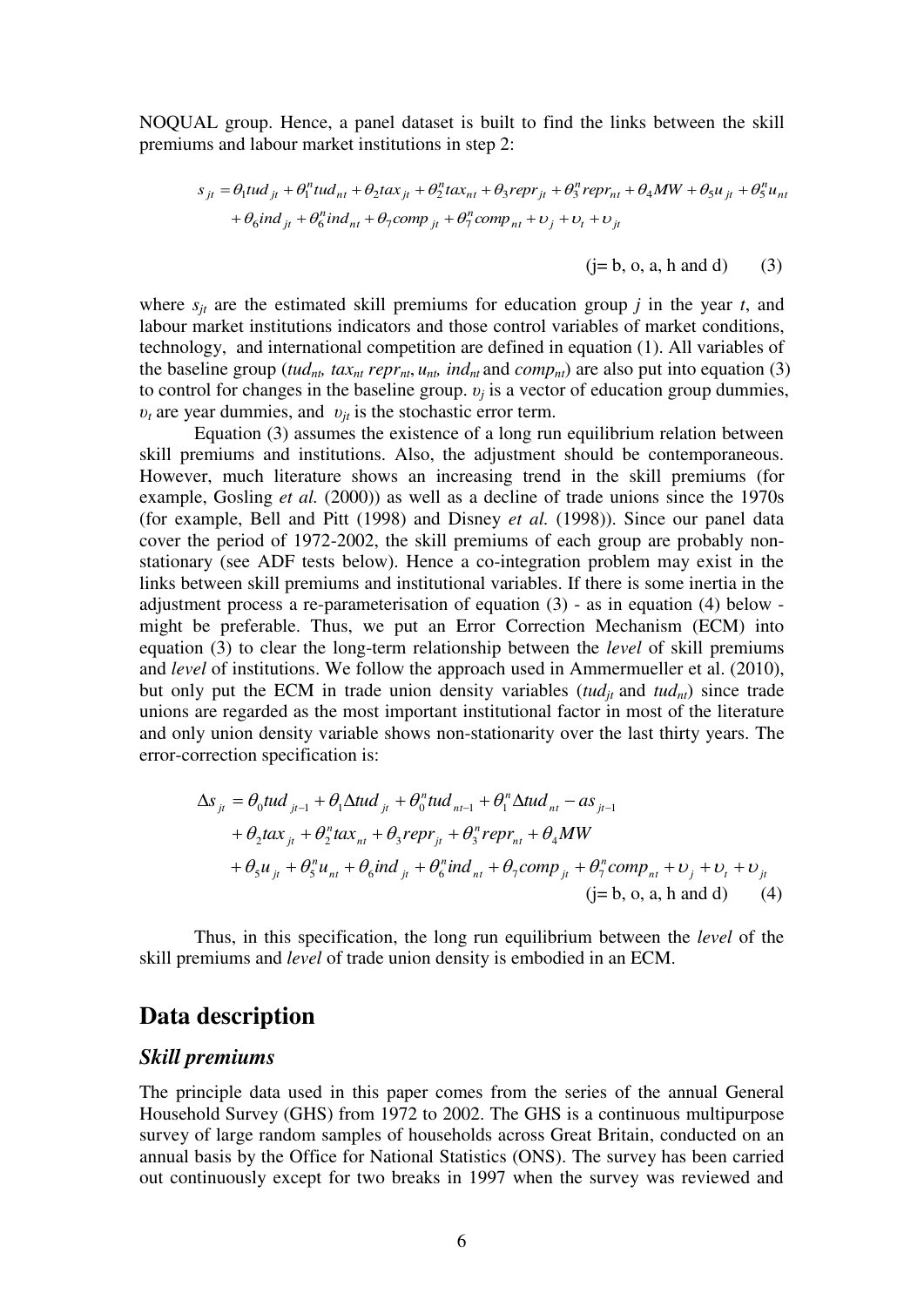1999 when the survey was redeveloped. Hence, there are 29 years of data in this paper (T=29) over the period 1972-2002.

We use the highest educational qualification earned by the respondent to measure the skill levels which are either vocational or academic (see more details in Schmitt (1995)). The wage variable used here is the real gross hourly earnings, deflated by the annual Retail Price Index (RPI) with 1995 as 100 which is also provided by the ONS. The wage variable is from a wage sample including all fulltime employees aged sixteen to sixty-six. "Full time employee" here is defined as workers (excluding employer and self-employed) with weekly working hours exceeding 35 hours. Self-employed workers, part time workers and those working without pay are excluded from the sample. Extreme cases of earnings are excluded. Therefore, in the first step regression based on equation (2), we have 138,103 observations over the entire period, in which 114,491 workers are in the private sector while 23,323 workers are in the public sector. In the second step, we have  $5\times29=145$ observations in both sectors.

Table 1 presents descriptive statistics of the variables used in the second step regressions by skill level and private/public sector. For the private sector, skill premiums are higher in the groups with more education attainment as expected. The variation of degree premium (7.08 percent) is much higher than that of other groups, reflecting the dramatic increase of about 27 percent from about 56 percent in 1979 to about 83 percent in 1998 (also see panel A of Table 4). Skill premiums of the HIGHER group increase by about 13 percent over the same period of 1979-1998, which also have higher variation (4.59 percent) than medium skilled groups (ALEV, OLEV or BOLEV, around 2.9 percent) but to a less degree. These results are consistent with the findings in Walker and Zhu (2003, 2008) using the Labour Force Surveys (LFS). However, medium skilled groups in the public sector have much higher and more volatile skill premiums than those in the private sector, while degree premium is a little lower in the public sector. Actually, there is no increasing trend for skill premiums in the public sector. Thus, the worsening of wage inequality since the 1970s is perhaps caused by the increasing skill premiums in the private sector, especially from the rapidly increasing degree premiums rather than changes of skill premiums in the public sector.

Next, we use the GHS 1972-2002 to measure those institutional and controlling variables on the right hand side (RHS) of the Step 2 regression, combined with another three datasets: the Family and Working Lives Survey (FWLS 1994/1995), the British Household Panel Survey (BHPS 1991-2002) and the UK Family Expenditure Survey (FES 1972-2002).<sup>3</sup>. Because our dependent variable (skill premiums) have mainly controlled potential labour market experience in the Step 1, we follow the Katz and Murphy (1992) to control the within experience composition biases of these RHS variables by using the fixed weighted average of eight experience sub-groups with skill and sector. Weights are the average

 $\overline{a}$ 

<sup>&</sup>lt;sup>3</sup> The FWLS is a life and work history data, which provide retrospective and representative information about people living in Britain. The BHPS was designed as an annual survey of each adult (16+) member of a nationally representative sample of more than 5,000 households in the UK, making a total of approximately 10,000 individual interviews yearly. The FES is a continuous survey of household expenditure and income, which has been in existence since 1957. The FES was replaced by a new survey in 2001, the Expenditure and Food Survey (EFS). Thus, the last two years' data are from the EFS 2001 and 2002, in which they have the same definition. We will not differentiate the two surveys in later discussion.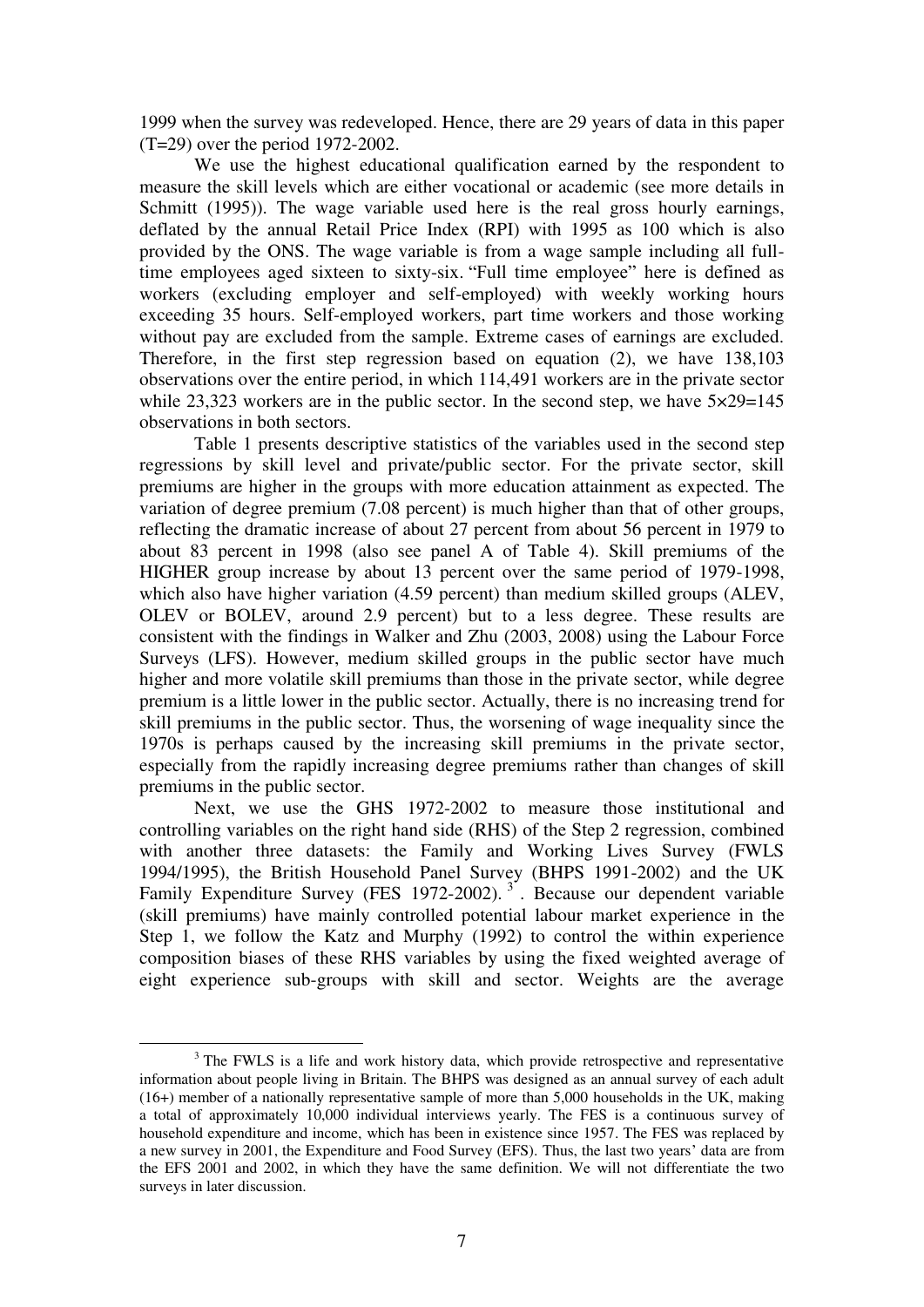employment share of each experience sub-group over the entire period of 1972-2002, also following the tradition of Katz and Murphy (1992). $<sup>4</sup>$ </sup>

### *Institutions*

The main purpose of using these additional datasets is to compile a time series on union density by skill level. Information on union membership (*tud*) since the 1970s, along with worker's characteristics is not available in any single British dataset. The GHS does not provide information about the trade union membership except in one year (1983). Our union density variable is from the FWLS for the period 1972-1994 (Disney *et al.*, 1998), and for the period 1995-2002, it is from the BHPS. Figure 1 compares the trade union density changes in different datasets and illustrates a famous decline of trade union after the 1970s. The change of union density between 1991 and 1995 is very similar in the FWLS and BHPS. This similarity shows that the union density has a consistent pattern between the two datasets. For the BHPS, the union questions were only asked for those who moved job in 1992-1994 (but for everyone in other years), so we did not include the period 1992-1994 in this figure and do not use these data in the analysis. We also compare our data of trade union density with the data from the Certification Office (The "Bain and Price" series, see Disney *et al.* (1998) and Bell and Pitt (1998)) and find that the consistency between datasets is satisfactory.

More descriptive statistics of trade union densities are presented in Table 1 by skill and sector. The combination of the FWLS and BHPS reveals the trade union density in the medium skilled groups (BOLEV, OLEV and ALEV) is higher than the unskilled (NOQUAL) and high skilled groups (HIGHER and DEGREE) in the private sector, which is reasonable. For workers in all skill groups in the private sector, trade union density tends to decline after the end of 1970s, during which the skill premiums of the DEGREE and HIGHER move in the opposite direction. However, the situation in the public sector flips, in which union density of unskilled (NOQUAL) and high skilled groups (HIGHER and DEGREE) is higher than that in medium skilled groups (BOLEV, OLEV and ALEV). And, we do not find a clear decline of unions in the public sector since the 1970s. It is perhaps the reason for the different evolution of skill premiums in these two sectors.

Moving on to the tax and benefit system, the private and public sectors are very similar to each other for these two variables, since the tax wedge and replacement ratios are actually irrelevant to sector. The little difference between two sectors is actually from within experience composition. Concerning the different tax wedge (*tax*) for skilled and unskilled workers, the GHS does not provide information about tax deductions from gross earnings. We therefore use the FES, which is a better dataset for tax expenditure. The FES 1972-2002 in fact provides tax wedges by skill level. The tax rate is defined here as the proportion of income tax deduction (Pay As You Earn amount) relative to normal gross wages. The theoretical model in Koeniger *et al.* (2004) implies that tax wedge is only a mark up factor on the gross wages. The relative tax wedge between skilled and unskilled workers should be positively correlated with the skill premiums. Table 1 shows that the tax wedge increases with skill levels reflecting the increasing tax rates according to "ability to pay" principle.

As for benefit indices, they measure the proportion of unemployment benefits relative to average earnings before tax. The GHS provides information for

 $\overline{a}$ 

<sup>&</sup>lt;sup>4</sup> Technique details are available if requested.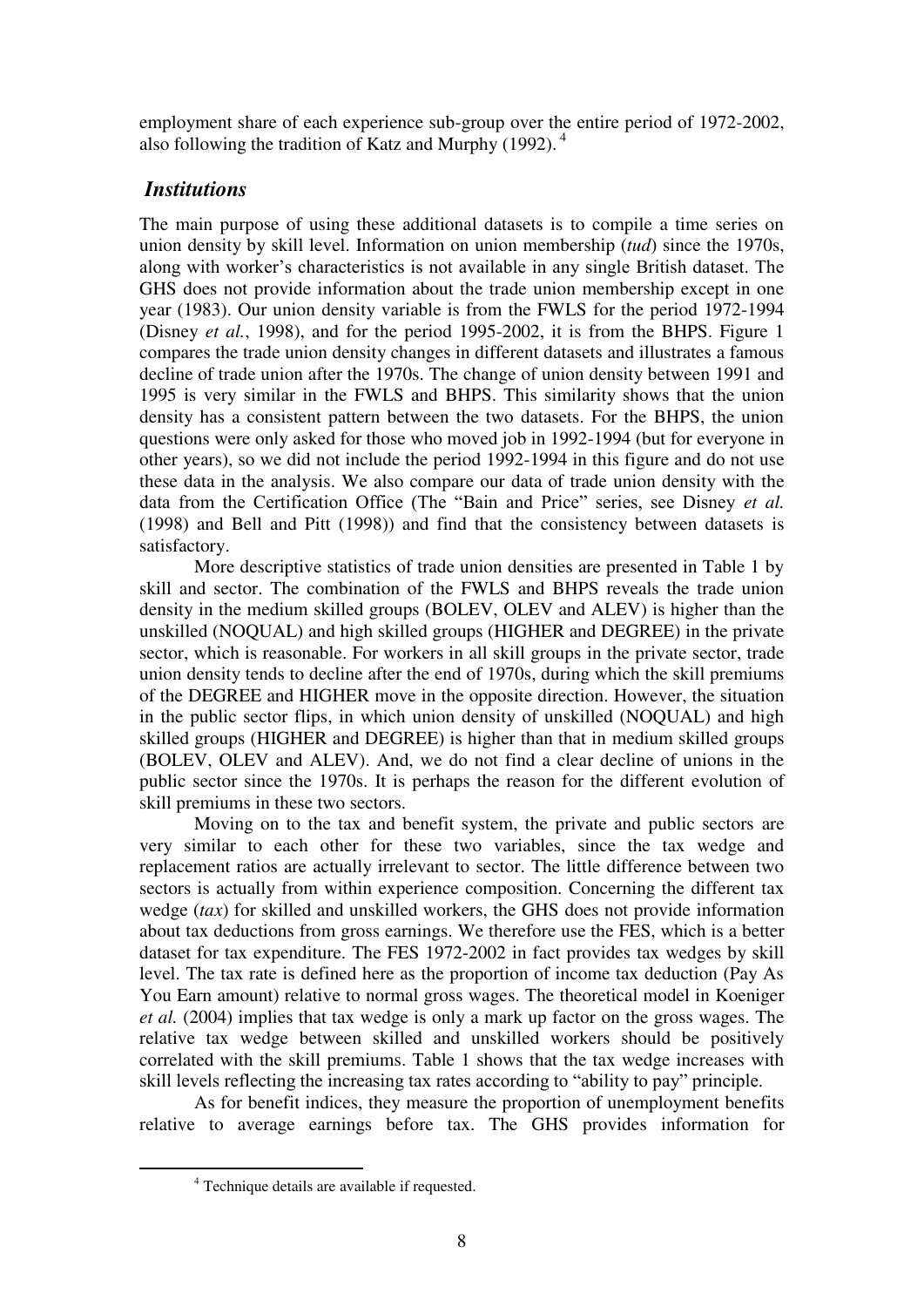unemployment benefits over the entire period 1972-2000. After 1996, the British unemployment benefit changed its name to job seeker allowance. We will keep using the unemployment benefit term in the discussion. For practical purpose, we also put income support and incapacity benefit into our benefit indices since both of them will increase the outside option of workers. Since the data about housing benefit (particular for council tax) are not consistent over time in the GHS, we do not include it. Moreover, a problem arises that unemployed workers can only provide the actual amount of benefit received not their earnings. Hence, the replacement ratios of benefits (*repr*) are estimated as the proportion of unemployment benefits they received relative to their estimated earnings in a standard earnings equation.

On the other hand, the Koeniger *et al.* (2004) model implies that the replacement ratios should be negatively correlated with the skill premiums, if unemployment benefit is more generous for unskilled workers. Table 1 shows that the replacement ratios decrease with skill levels as expected. Brewer *et al.* (2008) argue that government has imposed large rises in taxation to fund higher benefit payments and tax credits after 1996. Hence, the combination of tax and benefit system may have larger effects and alleviate the wage inequality in recent years.

As far as the minimum wages (*mw*) are concerned, the breakdown by skill and private/public sector is not necessary. The UK National Minimum Wage (NMW) Act came into force on 1 April 1999. We build a variable being zero before 1998, and taking the log form of national minimum wages after 1998 as a proxy for this policy change (Metcalf (2004), Table 1).

#### *International trade, technology and market conditions*

The unemployment rates of skill groups play an important role for the skill premiums because they represent the market conditions and outside options of workers with different education attainment. We calculate the unemployment rates only by skill level over the entire period using the GHS 1972-2002, similarly being due to its irrelevance to sector. The little difference between two sectors is also from within experience composition. Actually, we compare the unemployment rates in the GHS with other data sources such as the LFS and the BHPS, and find no much difference in these three data sources. Hence, we use the GHS here for consistency. The theoretical model of Koeniger *et al.* (2004) implies that there is a negative (positive) relationship between the unemployment rates of skilled (unskilled) workers and the skill premiums, *ceteris paribus*. Table 1 shows the different labour market conditions of skill groups. Obviously, the lower educated workers are more vulnerable when the labour market is loose. We also find that the unemployment gap between unskilled/medium-skilled and high skilled workers became wider in the 1980s and early years of 1990s. Higher unemployment rates of unskilled workers worsen their outside option and also decrease the collective bargaining power of their trade unions. Thus, the skill premiums should increase if the unemployment rate of unskilled workers increases faster than that of skilled workers.

In the model of Koeniger et al. (2004), international trade and technology determine the skill premiums through relative prices and relative total factor productivity. In a two input  $\times$  two industry world, as frequently used in the literature, the effect of international trade can be represented by the employment shifts from the manufacturing to the services as in Schmitt (1995). In this paper, the proxy of the trade effect is the employment proportion of manufacturing workers within each skill group (*ind*). For its next, international competition may compress the product price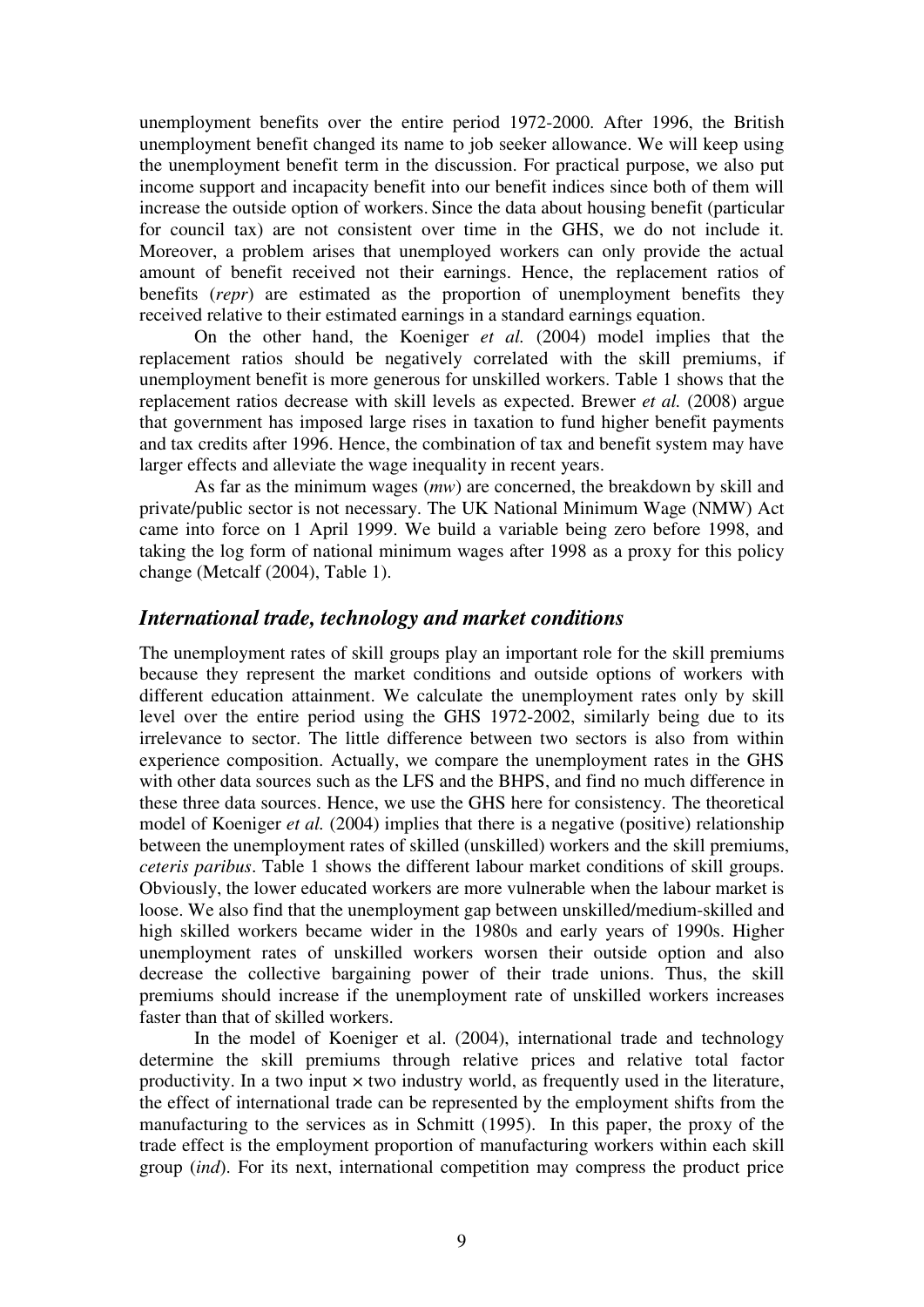and profit of firms in traded sector, and decrease wages there. As more workers within one skill group shift from the manufacturing sector to the services, the pressure from international competition must be bigger.

Table 1 shows the employment shifts mainly happen in the low skilled groups such as NOQUAL, BOLEV, OLEV and ALEV, which have continuous declines in manufacturing employment proportions. For workers in the high skilled groups of HIGHER and DEGREE, there is not much change in the manufacturing ratio. More detailed study shows that the manufacturing employment proportions even increase in high skilled groups in the early years of the 1980s, which may contribute to the increasing skill premiums in the 1980s.

As for SBTC, we use computer usage density (*comp*) as a proxy. Computer usage is a widely applied measure of skill biased technology (Krueger, 1993). The disadvantage of this proxy is that the computer usage variable is not available before 1984 in the GHS. As an alternative, we spliced into the series data from telephone usage using the telephone/computer ratio in 1984. This series gives the approximate computer usage in years before 1984. We have no information to divide the public and private sector, so this variable is the same for two sectors. As we expect, Table 1 shows higher computer usage is associated with higher skill levels.

# **Empirical results**

### *Basic results*

Table 2 presents the fixed effect results from equation (3) by the private and public sector. We focus on the private sector which is the majority of the workforce. First, there are significant associations between the skill premiums and trade union density of skilled groups (*tudjt*) in the private sector. A point increase of trade union density in the skilled group will increase the skill premiums by 0.15 percent. As the theoretical model predicts, a point increase of trade union density in the baseline unskilled group  $(tud<sub>nt</sub>)$  will decrease the skill premiums by 0.21 percent, but this effect is not significant. Thus, our results suggest that trade unions have different effects on wages of workers at different skill levels.

Second, the tax wedge shows a significant mark up effect for unskilled workers as the theoretical model predicts. A one point increase of the unskilled workers' tax wedge  $(tax_{nt})$  decreases the skill premiums by about 1.7 percent. As the theoretical model predicts, the same change in the skilled workers' tax wedge  $(tax_{it})$ increases the skill premiums by about 1.03 percent, but insignificant. However, the benefit index has no significant effect on the skill premiums. Neither does the minimum wage variable show significant effects on the skill premiums in Table 2.

Third, unemployment rates should reflect the business cycle and the outside options of workers. Workers can bargain more strongly if the labour market is tight. Yet, from Table 2, there is no significant effect of market conditions on the skill premiums. Solon *et al.* (1994) point out that more unskilled workers would join the employment as labour market is tight and push the overall wages down. Since employment composition within each education group also changes over the business cycle, it is not surprising to see insignificant effect of market conditions on skill premiums. Hence, the insignificant overall wage cyclicality here may just show the composition biases.

As for other variables, we find significant effects of industrial shifts in skilled workers (-0.23) on the skill premiums. Moreover, the computer usage variables show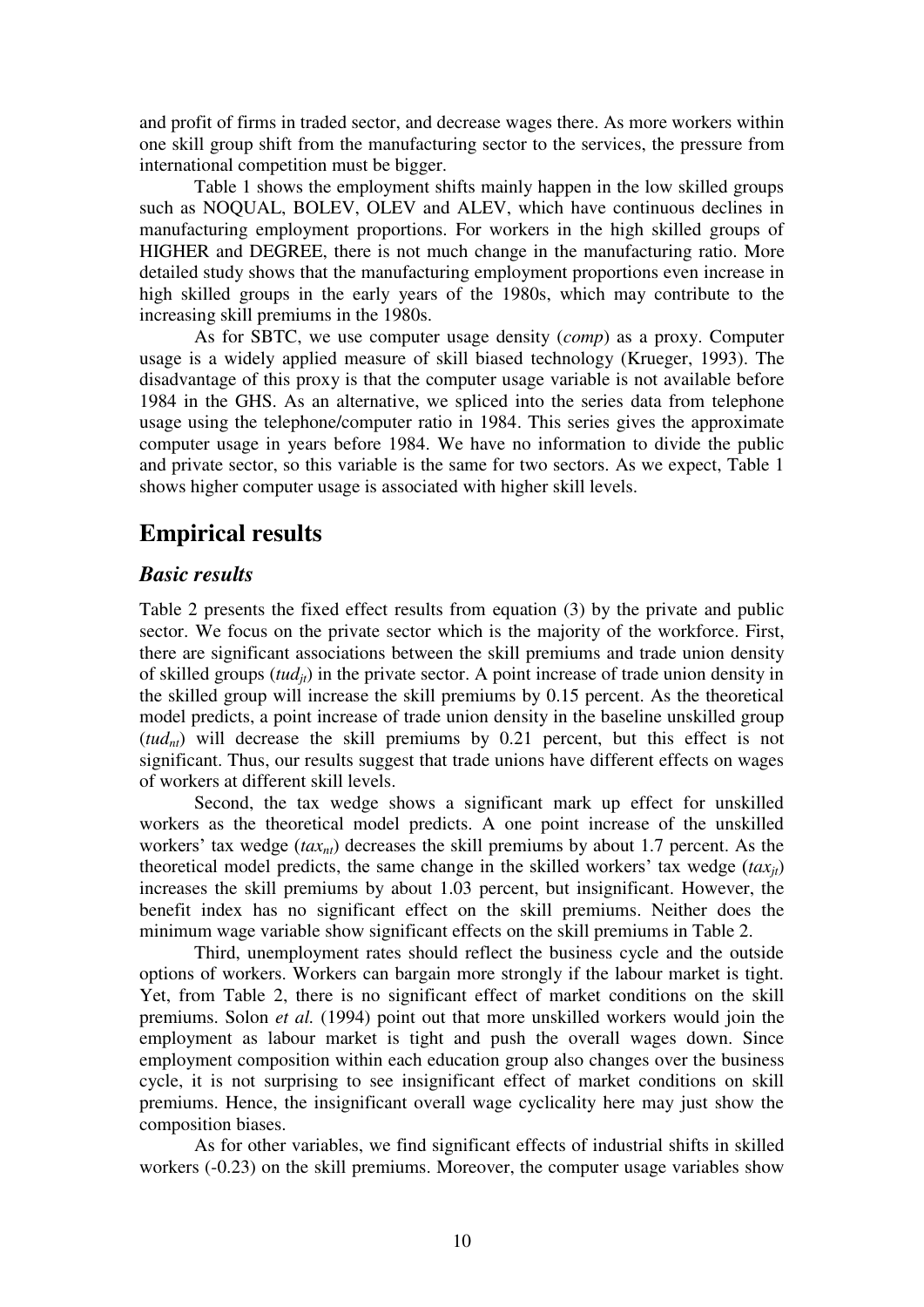significant positive associations with workers' wages, implying new technologies can improve productivity of all workers. A one point increase in computer usage of skilled workers  $(comp<sub>it</sub>)$  is associated with a 0.29 percent increase of the skill premiums, while that of unskilled workers (*comp<sub>nt</sub>*) decreases about 0.57 percent of the skill premiums. This result suggests that adaptation of new technology for unskilled workers can help decrease the wage inequality.

For all estimations in the public sector, there is no significant result except unemployment rate (0.69) and industrial shifts (1.45) of unskilled workers, implying more static skill premiums in the public sector. Wages of unskilled workers in the public sector can respond to the market condition and affect skill premiums, which is consistent with findings in Devereux and Hart (2006) and Peng and Siebert (2007). As the unemployment rates of unskilled workers increase, their wages decrease and push up the skill premiums. Similarly, more unskilled workers are employed in the public manufacturing increase the skill premiums. It seems that the wage setting in the public sector does not follow the model of Koeniger *et al.* (2004). Instead, bureaucratic and administered price models may be needed to explain wage management in the public sector (see a summary in Kaufman (2007) using transaction costs theory).

### *Results of ECM specification*

 $\overline{a}$ 

The fixed effect results in Table 2 would be biased by co-integration problems if the skill premiums and trade union density were non-stationary. Augmented Dickey-Fuller (ADF) Unit root test shows that the degree premiums in the private sector are non-stationary over the entire period, even more non-stationary during the period 1979-1998. And, trade union densities of all education groups in the private sector are non-stationary over the entire period.<sup>5</sup> Hence, results in Table 2 may be biased by cointegration problem. Table 3 tries the fixed effect ECM model using the better specification in equation (4). This improvement in methodology clears up the long term relationship between institutions and the skill premiums. The main improvement is that institutional effects on the skill premiums are more important and significant in the private sector. A one point increase of trade union density in the skilled group  $(tud_{it})$  still increases the skill premiums by 0.18 percent. However, the effect of trade unions on skill premiums becomes bigger and significant for unskilled workers. A one point increase of trade union density in the unskilled group (*tudnt*) will decrease the skill premiums by 0.59 percent. The tax wedge shows the right mark up effect as the model expects, but insignificant; the benefit variable of high skilled workers (*repr<sub>it</sub>*) is also insignificant as in Table 2. However, the benefit variable of the unskilled group (*reprnt*) becomes significant. One point increase of benefit variable of unskilled workers can decrease the skill premiums by about 0.39 percent.

Moreover, as the theoretic model predicts, unemployment rates of skilled workers  $(u_{it})$  now show a negative association with the skill premiums  $(-0.47)$ . Hence, the higher unemployment rates of skilled workers bring down their wages and decrease the skill premiums. This is consistent with the model of Koeniger *et al.* (2004) and the wage cyclicality literature. More skilled workers are employed in

 $<sup>5</sup>$  ADF test shows that the degree premium is non-stationary over the entire period (t value:-</sup> 2.68, MacKinnon p value: 7.8%), especially during the period 1979-1998 (t value:-1.60, MacKinnon p value: 48.4%). Skill premiums of other groups are all stationary over the entire period. Trade union densities of all groups are non-stationary over the entire period (t value: -0.55 for NOQUAL, -0.199 for BOLEV, 0.709 for OLEV, -0.834 for ALEV, -0.324 for HIGHER and -0.624 for DEGREE). Thus, the co-integration problem is serious for the regression, especially for specific skill groups and sub-periods.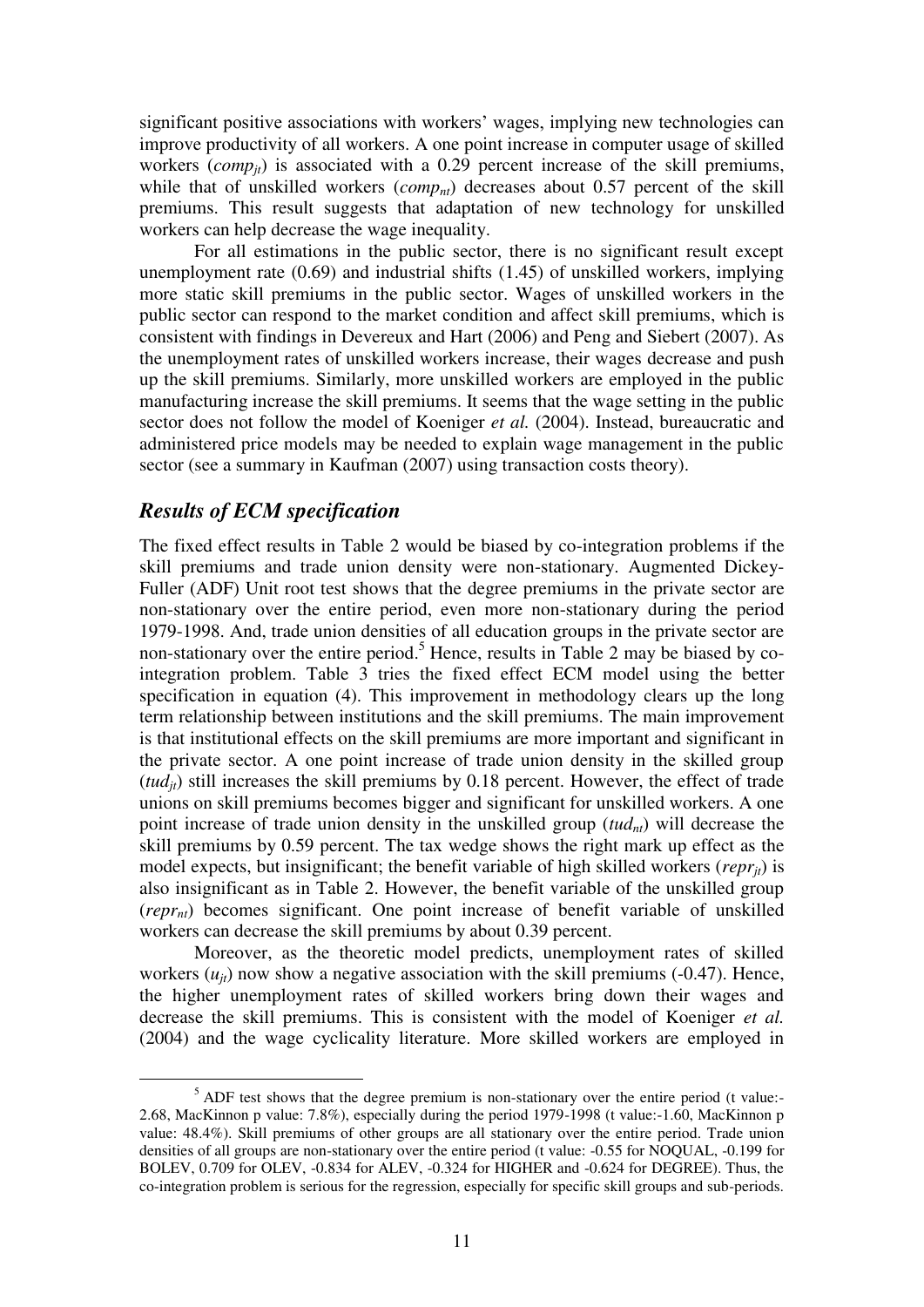manufacturing will decrease the skill premiums (-0.24) in the private sector. The technology change also shows the right direction for both skilled (0.26) and unskilled groups (-0.44). More computer usage in the unskilled workers appears to increase their wages and decrease skill premiums.

For the public sector, we find that trade union density of unskilled workers is negatively associated with skill premiums in long run (-0.4), but positive in short run (0.64). The long term and short term of effects of trade union offset each other for unskilled workers and keep the skill premiums sticky in the public sector. Hence, skilled workers in the public sector seems not benefit much for wages from their trade unions. Acemoglu *et al.* (2001) argue that trade unions compress wages of skilled members to compensate unskilled members (in the public sector, skilled and unskilled are to a large extent in the same unions, e.g. Unison). Another interesting point worthy of mention is the ECM variable, which is the lagged skill premiums variable,  $S_{it-1}$ . Its coefficient is 0.71 in the private sector but around 1 in the public sector, and both significant. This result confirms our argument that the short run wage adjustments in the private sector are more rapid than in the public sector. In fact, there may be no ECM in the public sector since the skill premiums there appear to be static. A compensation model as in Acemoglu *et al.* (2001), or a bureaucratic and administered price model as in Kaufman (2007) may be better for explaining wage management in the public sector.

### *Contributions to the degree premium*

Table 4 estimates the contribution of each explanatory variable to the changes of the degree premium over three typical periods: 1972-1979 and 1979-1998 and 1998-2002. All figures in Table 4 are calculated by using coefficients in Table 3. For simplicity, we only concentrate on the institutional effects on the degree premium (as a proxy to earnings inequality) in the private sector and ignore insignificant estimates in Table 3

The top panel shows changes in degree premium and those explanatory variables for both groups: NOQUAL and DEGREE. The middle panel shows effects of each explanatory variable on the degree premium. The bottom panel is the overall contribution of explanatory variable in different period. In analysis below, we concentrate on the long period 1979-1998, during which the degree premium has increased to the highest value in 1998.

From Table 4, we can find the decline of trade union is the most important factor for the increasing degree premium during the period 1979-1998. The union decline in the DEGREE group (-30.75 percent) decreases the degree premium by about 5.53 percent  $(=0.18\times30.75)$ . At the same time, however, trade union density decline in the unskilled group (NOQUAL, -25.29 percent) increases the degree premium by about 14.92 percent  $(=0.59 \times 25.29)$ , that is, about half of total rise in degree premium (27.4 percent). Hence, the union decline in these two groups has a combined positive effect of 9.39 percent  $(=14.92-5.53)$  on the degree premium, which can account for about  $34.24$  percent (=9.39/27.4) of the rise in degree premium. This result is consistent with literature on trade union effect on earnings inequality such as Schmitt (1995) (about 21 percent of the rise in degree premium), Machin (1997) (about 40 percent of the rise in male variance) and Bell and Pitt (1998) (about 20 percent of the male earnings distribution). And, as Tzannatos and Aidt (2006) argues, the weak need trade union as their representation to improve their welfare more than those not weak.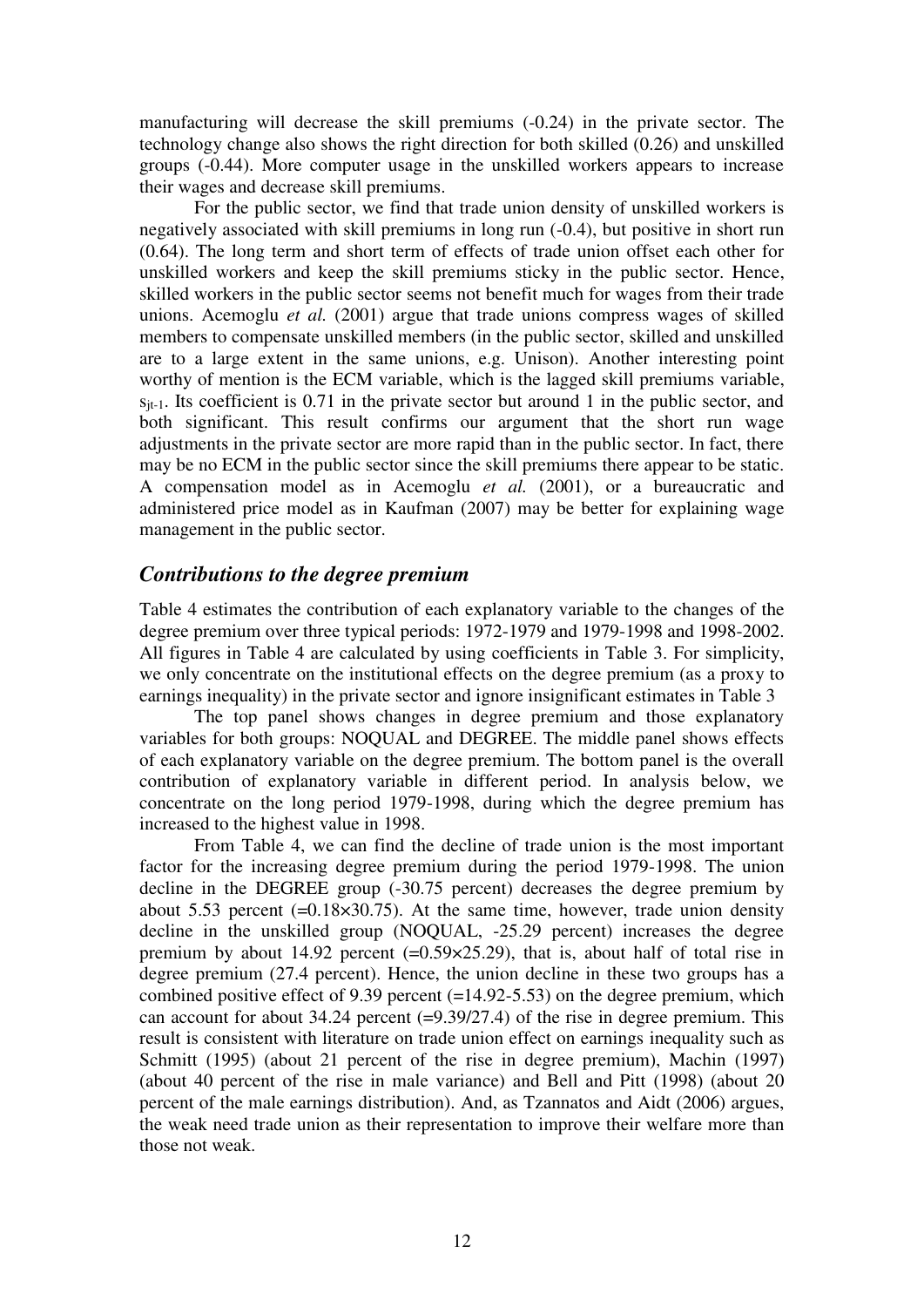Following the same way, we calculate the overall effect of the tax and benefit system. The increasing benefit replacement ratio in unskilled workers (6.54 percent) can reduce the degree premium by about 2.55 percent, which is about 9.31 percent (=2.55/27.4) of the rise in degree premium. The market condition variable (as a proxy of business cycle) and the industrial shifts variable can only account for a small part, 3-4 percent of the rise in degree premium.

Moreover, the increasing computer usage in the DEGREE group (61.21 percent) increase the degree premium by about  $15.91$  percent  $(=0.26\times61.21)$ . At the same time, however, the increasing computer usage in the unskilled group (24.31 percent) decreases the degree premium by about 10.69 percent (=0.44×24.31). Hence, the increasing computer usage in these two groups has a combined effect of 5.22 percent (=15.91-10.69) increase on the degree premium, which accounts for about 19.04 percent (=5.22/27.4) of the rise in degree premium during this period. Therefore, our results are consistent with the cross-country results of Koeniger *et al.* (2007), which claim "changes in these institutions can explain a substantial part of observed changes in male wage inequality — at least as much as is explained by our trade and technology measures."

### *Sensitivity Tests*

Results of sensitivity tests are summarised in Table 5. For simplicity, we only concentrate on the institutional effects on skill premiums in the private sector. Column (a) use weekly earnings as the dependent variable; Column (b) still uses hourly wage as the dependent variable and the six-skill-level framework, but only run the regression for two medium skilled groups (BOLEV and OLEV); Column (c) only takes the results from years after 1979. Since both the degree premium and trade union density are non-stationary after 1979, we only test the fixed effect ECM model in equation (4) to avoid the co-integration problem.

In column (a), equation (4) also works on weekly earnings. Trade union density of unskilled workers (-0.57) has bigger effect on the skill premiums than that of skilled workers (0.19). Hence, the similar decline in trade union for skilled and unskilled workers should increase the skill premiums. Moreover, unemployment benefits of unskilled workers can decrease skill premiums (-0.45), while that of skilled workers is insignificant. Thus, our conclusions from hourly earnings estimation still remain for weekly earnings. And this test suggests that weekly working hours are not sensitive to these explanatory variables.

In column (b), a one point increase of trade union density in the medium skilled group (BOLEV and OLEV,  $tud_{it}$ ) can increase the skill premiums by 0.23 percent in long run and by 0.27 percent in short run, while a one point increase of trade union density in the unskilled group (*tudnt*) decrease the skill premiums by 0.31 percent. Hence, the overall effect of union decline also pushes up skill premiums of medium skilled workers.

As far as special periods are concerned, column (c) shows that the effect of trade union is much more prominent in the years after 1979, and only changes in trade union density of unskilled workers are important. A one point increase of trade union density of the unskilled group (*tudnt*) decreases the skill premiums by 1.58 percent. Unemployment benefits of unskilled workers can decrease skill premiums (-0.4), while that of skilled workers is insignificant. Thus, our conclusion from the entire period still holds for the special period of 1980-2002.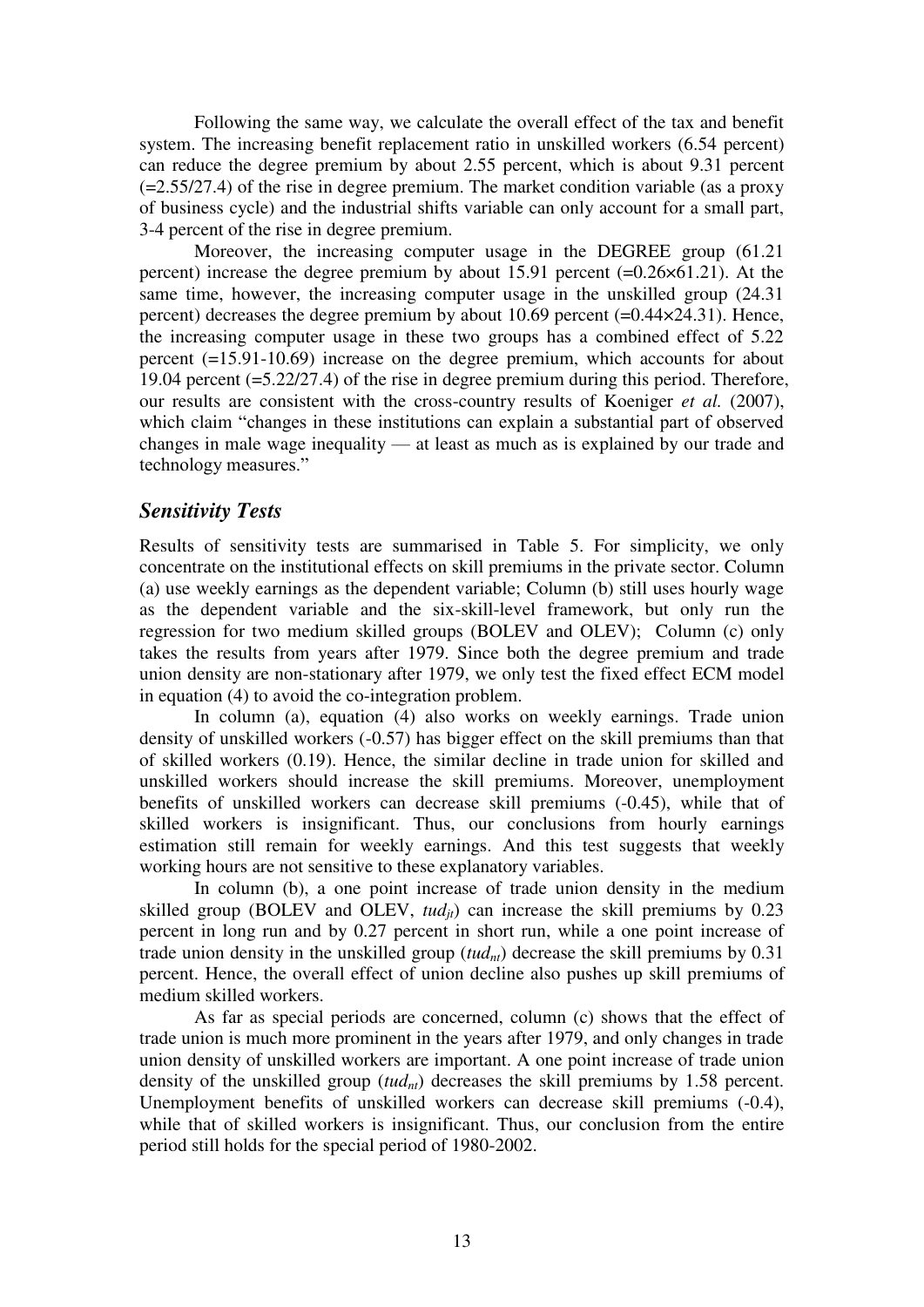## **Conclusions**

This paper analyzes the links between labour market institutions and the skill premiums in the UK, controlling for labour market conditions, industrial structure shifts and skill-biased technology change. We find the institutional factors such as trade union, tax wedge and benefit system are very important for skill premiums.

For the skill premiums in the private sector, institutions are more important for unskilled workers than those skilled. The trade union decline after 1979 is associated with different effect on wages of skilled and unskilled workers and pushes the skill premiums up. By using the fixed effect ECM model, we find that the trade union decline in unskilled workers can explain more than half of the rise in degree premium over the period 1979-1998. The overall effect of trade union in all workers can explain about one-third of degree premium increase in the same period. Trade union effect is also significant for skill premiums of low skilled workers and higher in years after 1979 than in the 1970s. Although the mark-up effects of tax wedge are not significant in this fixed effect ECM model, unemployment benefits of unskilled workers in the private sector reduce skill premiums by about 9 percent over the period 1979-1998.

For the public sector, we also find the significant effect of the trade union of unskilled workers on skill premiums. However, skill premiums in the public sector appear to be less responsive to institutional factors than in the private sector. A compensation model as in Acemoglu *et al.* (2001) or a bureaucratic and administered price model as in Kaufman (2007) might be better for explaining wage management in the public sector.

Evidence from this study suggests that the decline of trade union has a profound impact on the wages of unskilled workers. The decentralization of wage setting institutions in the private sector withheld the wage growth of unskilled (often low-wage) workers who are left behind by their skilled counterparts. Wage setting institutions may be more inclusive for unskilled worker in the public sector, for example, cleaners and assistant nurses in public sector hospitals in Grimshaw (2009). The combined effects of more coordinated and renewed centralised system of wagesetting institutions, more unemployment benefits of unskilled workers in the private sector and extension of public-sector terms and conditions to unskilled workers can decrease the earnings inequality in the UK.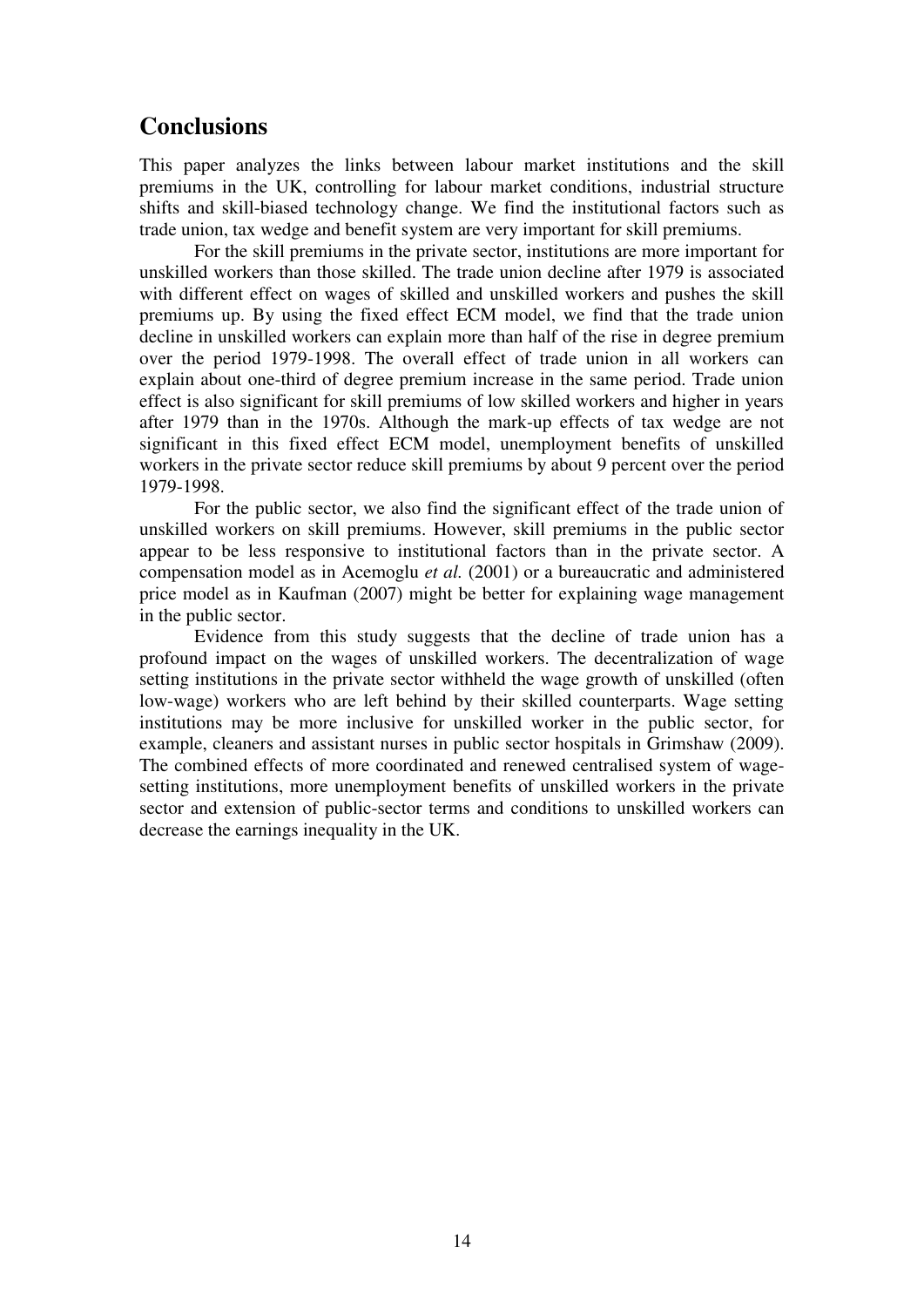#### **References**

- Acemoglu, D. ; Autor, D. 2010. " Skills, Tasks and Technologies: Implications for Employment and Earnings." *in Ashenfelter, O. and D. Card (eds.) Handbook of Labor Economics Volume 4, Amsterdam: Elsevier*.
- Acemoglu, D.; Aghion, P.; Violante, G. 2001. "Deunionization, Technical Change, and Inequality." *Carnegie-Rochester Conference Series on Public Policy*.
- Acemoglu, Daron 1998. "Why do new technologies complement skills? Directed technical change and wage inequality." *The Quarterly Journal of Economics,* Nov.
- Acemoglu, Daron 2003. "Patterns of Skill Premia." *Review of Economic Studies,* 70, 2, 199-230.
- Ammermueller a, C.; Lucifora, F. O. ; Zwick, T. 2010. "Wage Flexibility in Regional Labour Markets: Evidence from Italy and Germany." *Regional Studies, Taylor and Francis Journals,* 44, 4, 401-421.
- Atkinson, Anthony B. 2007. "The distribution of earnings in OECD countries." *International Labour Review,* 146, 1-2, 41-60.
- Bell, B.D ; Pitt, M.K. 1998. "Trade union decline and the distribution of wages in the UK: evidence from kernel density estimation." *Oxford Bulletin of Economics and Statistics,* 60, 4, 509-528.
- Blau, F.D. ; Kahn, L.M. 1996. "International Differences in Male Wage Inequality: Institutions versus Market Forces." *Journal of Political Economy,* 104, 791- 837.
- Brewer, M.; Sibieta, L. ; Wren-Lewis, L. 2008. "Racing away? Income inequality and the evolution of high incomes." *IFS Briefing Notes, BN76*.
- Card, D.; Lemieux, T ; Riddell, W. C. 2003. "Unionization and Wage Inequality: a comparative study of the US, UK and Canada." *NBER Working Paper No. W9473, National Bureau of Economic Research, Inc.*
- Card, D.; Lemieux, T. ; Riddell, W. C. 2004. "Unions and Wage Inequality." *Journal of Labor Research,* 25 (Fall), 519–562.
- Daniel, K. ; Siebert, W.S. 2005. "Does Employment Protection Reduce the Demand for Unskilled Labor?" *International Economic Journal,* 19, 2, June, 197-222.
- Devereux, P. J. ; Hart, R .A. 2006. "Real Wage Cyclicality of Job Stayers, Within-Company Job Movers, and Between-Company Job Movers." *Industrial and Labor Relations Review,* 60, 105-119.
- Dickens, R. ; Manning, A. 2004. "Spikes and spill-overs: The impact of the national minimum wage on the wage distribution in a low-wage sector." *The Economic Journal,* 114, March, C95-C101.
- Dickens, R.; Machin, S.J. ; Manning, A. 1999. "The Effects of Minimum Wages on Employment: Theory and Evidence from Britain." *Journal of Labor Economics,* 17, 1 (January), 1-22.
- Dickens, Richard 2000. "The Evolution of Individual Male Earnings in Great Britain: 1975-95." *The Economic Journal,* 110 (January), 27-49.
- Dinardo, J.; Fortin, N.M ; Lemieux, T. 1996. "Labour Market Institutions and the Distribution of Wage: a semi-parametric approach." *Econometrica,* 64, 1001- 1044.
- Disney, R.; Gosling, A.; Machin, S. ; Mccrae, J. 1998. "The Dynamics of Union Membership in Britain. A Study Using The Family and Working Lives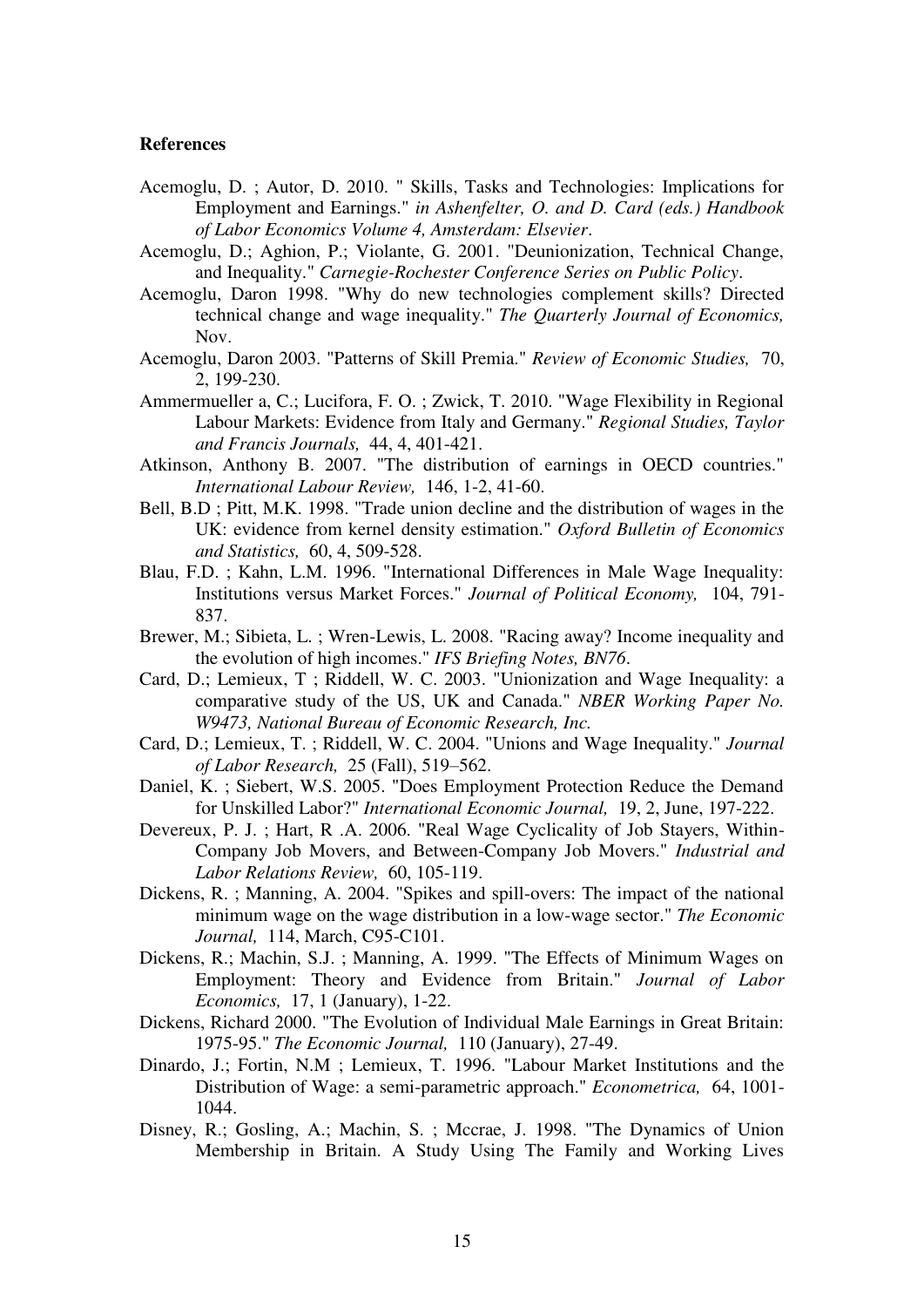Survey." *DTI Research Report No.3., Department of Trade and Industry, London.* 

- Ghose, Ajit K. 2000. "Trade liberalization, employment and global inequality." *International Labour Review,* 139, 3, 281-305.
- Gosling, A.; Machin, S. ; Meghir, C. 2000. "The Changing Distribution of Male Wages in the UK." *Review of Economic Studies,* 67, 635-666.
- Gottschalk, P. ; Joyce, M. 1998. "Cross–National Differences in the Rise in Earnings Inequality, Market and Institutional Factors." *Review of Economics and Statistics,* 80, 489-502.
- Grimshaw, Damian 2009. "Can more inclusive wage-setting institutions improve lowwage work? Pay trends in the United Kingdom's public-sector hospitals." *International Labour Review,* 148, 4, 439-459.
- Kahn, L.M. 2000. "Wage Inequality, Collective Bargaining, and Relative Employment from 1985 to 1994: Evidence from Fifteen OECD Countries " *Review of Economics and Statistics,* 82, 4, November, 564–579.
- Katz, L.; Loveman, G.W. ; Blanchflower, D.G. 1995. "A comparison of changes in the structure of wage in four countries." *In Freeman, R.B. and Katz, L.F. (Eds.) Differences and Changes in Wage Structure, Chicago: University of Chicago Press, 25-67.*
- Katz, Lawrence F.; Autor., David H. 1999. "Changes in the Wage Structure and Earnings Inequality." *in Handbook of Labor Economics, Volume 3A, Orley Ashenfelter and David Card, eds. Amsterdam: Elsevier North Holland.*
- Katz, Lawrence F.; Murphy, Kevin M. 1992. "Changes in Relative Wages, 1963-1987: Supply and Demand Factors." *The Quarterly Journal of Economics,* 107, 1, 35-78.
- Kaufman, B.E. 2007. "The impossibility of a perfectly competitive labour market." *Cambridge Journal Of Economics,* 31, 775-787.
- Koeniger, W.; Leonardi, M. ; Nunziata, L. 2007. "Labour Market Institution and Wage Inequality." *Industrial and Labor Relations Review,* 60, 3, 340-356.
- Koeniger, W.; Leonardi, Macro ; Nunziata, Luca 2004. "Labour Market Institution and Wage Inequality." *IZA Discussion Paper No 1291. Bonn: Institute for the Study of Labor.*
- Krueger, A.B. 1993. "How Computer Have Changed the Wage Structure: Evidence From Microdata." *The Quarterly Journal of Economics,* 108, 33-60.
- Krugman, P.R. 1994. "Past and Prospective Causes of High Unemployment." *Economic Review, Federal Reserve Bank of Kansas City,* fourth quarter, 23- 43.
- Krugman, P.R. ; Lawrence, R.Z. 1993. "Trade, Jobs, and Wages." *NBER Working Paper No. W4478, National Bureau of Economic Research, Inc*.
- Lee, D.S. 1999. "Wage Inequality in the United States During the 1980s: Rising Dispersion or Falling Minimum Wage?" *The Quarterly Journal of Economics,* 114, 3, August, 977–1023.
- Lindley, Joanne ; Machin, Stephen 2011. "Rising Wage Inequality and Postgraduate Education." *IZA Discussion Papers 5981, Institute for the Study of Labor (IZA).*
- Machin, S. 1996. "Wage Inequality in the UK." *Oxford Review of Economic Policy,* 12, 1, 47-64.
- Machin, S. 1997. "The Decline of Labour Market Institutions and the Rise in Wage Inequality in Britain." *European Economic Review, Papers and Proceedings,* 41, 3–5, April, 647–658.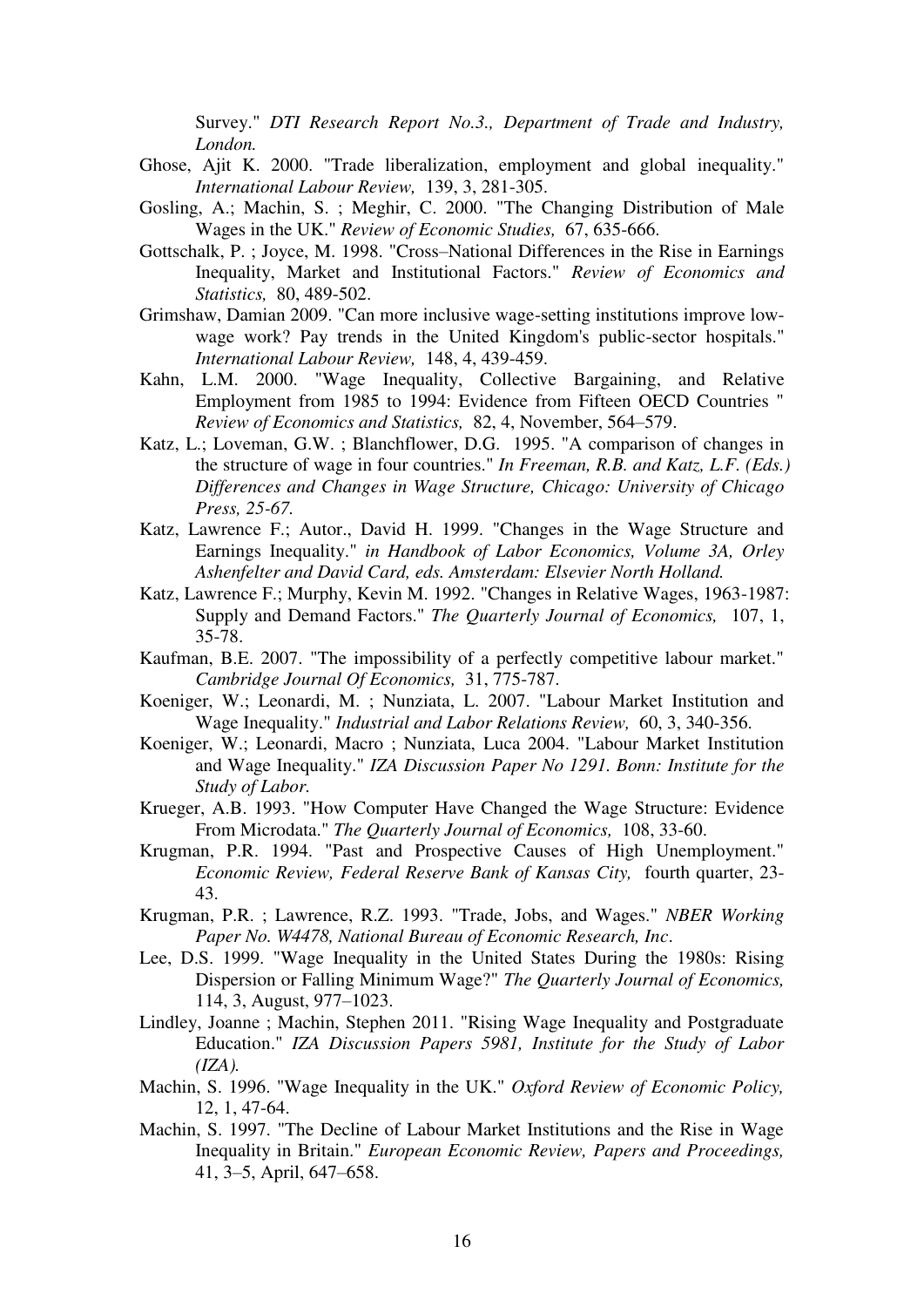- Machin, S. 2001. "The changing naturing of labour demand in the new economy and skilled-biased technology change." *Oxford Bulletin of Economics and Statistics,* 63, special issue, 753-776.
- Machin, S. ; Wilson, J. 2004. "Minimum wages in a low-wage labour market: Care homes in the UK." *The Economic Journal,* 114, March, C102-C109.
- Machin, Stephen; Van Reenen, John 1998. "TECHNOLOGY AND CHANGES IN SKILL STRUCTURE: EVIDENCE FROM SEVEN OECD COUNTRIES." *The Quarterly Journal of Economics,* Nov.
- Metcalf, D. 2004. "The impact of the national minimum wage on the pay distribution, employment and training." *The Economic Journal,* 114, March, C84-C86.
- Moulton, B. R. 1986. "Random Group Effects and the Precision of Regression Estimates." *Journal of Econometrics,* 32, 385-397.
- Nickell, S.; Bell, B. 1996. "Changes in the Distribution of Wage and Unemployment in OECD Countries." *The American Economic Review,* 86, 2, Papers and Proceedings of theHundredth and Eighth Annual Meeting of the American Economic Association San Francisco,CA, January 5-7, 302-308.
- Nijkamp, P ; Poot, J. 2005. "The Last Word on the Wage Curve?" *Journal of Economic Surveys,* 19, 3, 421-450.
- O'mahony, M.; Robinson, C.; Vecchi, M. 2008. "The impact of ICT on the demand for skilled labour: A cross-country comparison." *Labour Economics,* 15, 6, 1435-1450.
- Peng, Fei; Siebert, W. Stanley 2007. "Real Wage Cyclicality in Germany and the UK: New Results Using Panel Data." *IZA DP No. 2688*.
- Perugini, Cristiano ; Pompei, Fabrizio 2009. "Technological change and income distribution in Europe." *International Labour Review,* 148, 1-2, 123-148.
- Puhani, P. A. 2008. "Transatlantic Differences in Labour Markets: Changes in Wage and Non-Employment Structures in the 1980s and 1990s." *German Economic Review,* 9, 3, 312-338.
- Sachs, J.D.; Shatz, H. 1994. "Trade and jobs in US Manufacturing." *Brookings Papers on Economic Activity,* 1, 1-84.
- Schmitt, J. 1995. "The changing Structure of Male Earnings in Britain, 1974-1988." *In Freeman, R.B. and Katz, L.F. (Eds). Differences and Changes in Wage Structure, Chicago: University of Chicago Press, 177-205*.
- Solon, G.; Whatley, W.; Stevens, A. 1997. "Wage Changes and Intracompany Job Mobility over the Business Cycle: Two Case Studies." *Industrial and Labor Relations Review,* 50, 402-415.
- Solon, Gary; Barsky, Robert; Parker, Jonathan A. 1994. "Measuring the cyclicality of real wages: how important is composition bias?" *NBER working paper*.
- Stewart, M.B. 2004. "The employment effects of the national minimum wage." *The Economic Journal,* 114, March, C110–C116.
- Tzannatos, Zafiris ; Aidt, Toke S. 2006. "Unions and microeconomic performance: A look at what matters for economists (and employers)." *International Labour Review,* 145, 4, 257-278.
- Walker, I. ; Zhu, Y. 2008. "The College Wage Premium and the Expansion of Higher Education in the UK." *Scandinavian Journal of Economics,* 110, 695-709.
- Walker, I. ; Zhu, Y. 2003. "Education, Earnings and Productivity: Recent UK Evidence." *Labour Market Trends,* 111, 3, 145-152.
- Wallerstein, M. 1999. "Wage-Setting Institutions and Pay Inequality in Advanced Industrial Societies." " *American Journal of Political Science,* 43, 3, July, 649–680.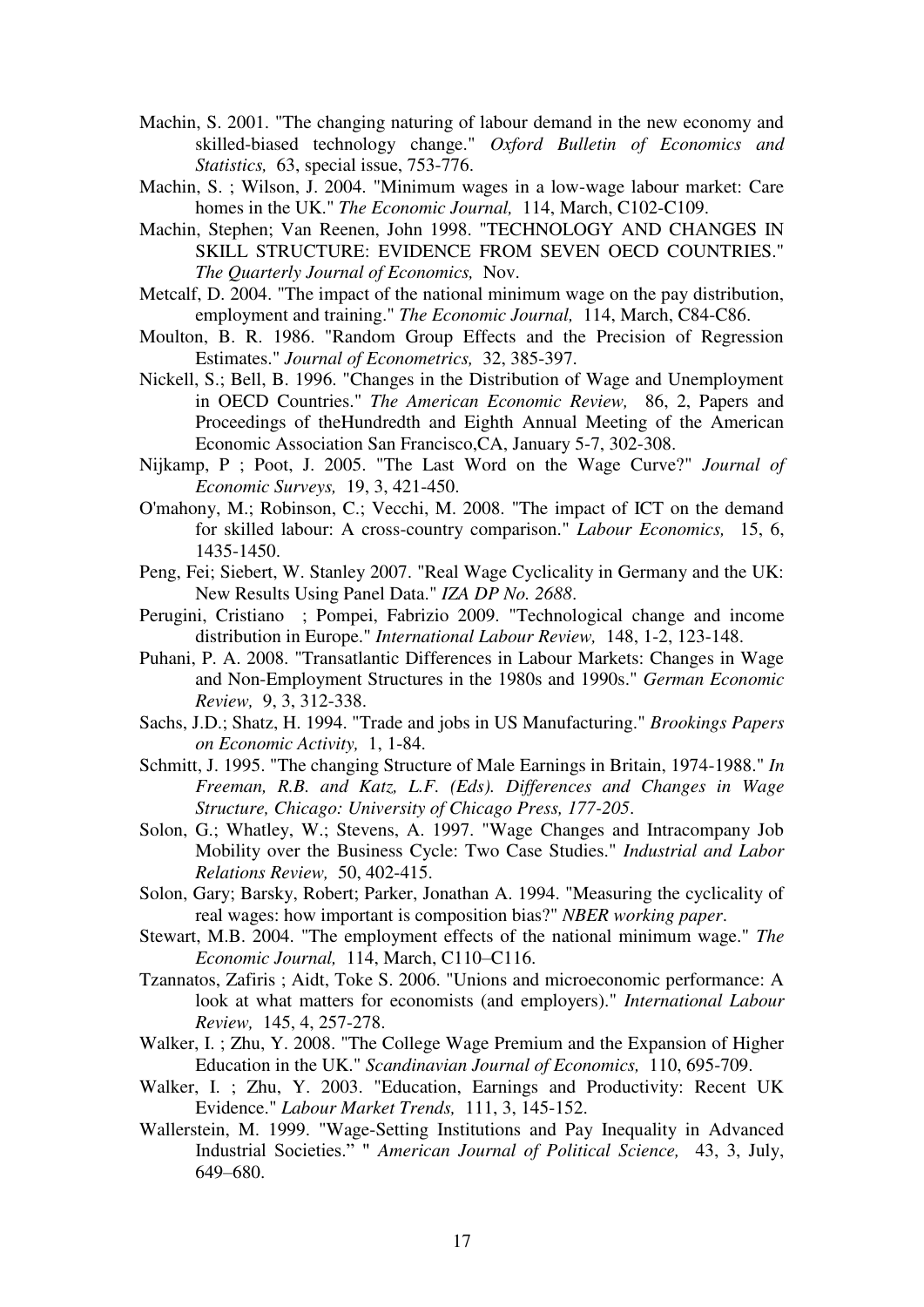- Wood, A. 1994. "North-South trade, employment, and inequality: Changing fortunes in a skill-driven world." *Oxford: Clarendon Press*.
- Wood, Adrian. 1995. "How Trade Hurt Unskilled Workers." *Journal of Economic Perspectives,* 9 3, summer, 57-80.
- Wood, Adrian. 1998. "Globalisation and the Rise in Labour Market Inequalities." *The Economic Journal,* 108, 450, 1463–1482.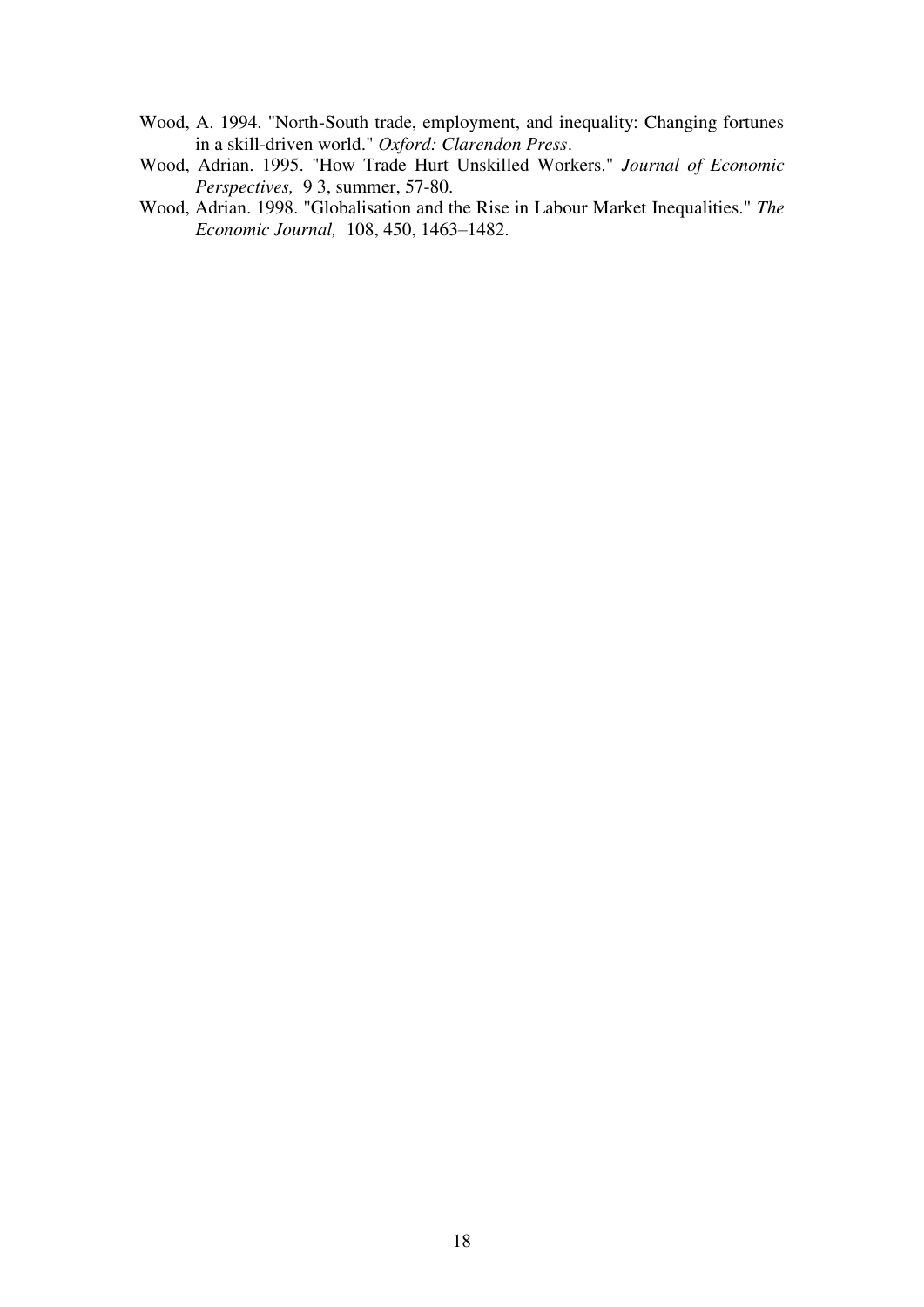

 **Figure 1 Trade union density in the UK, males 1972-2002** 

 $\overline{a}$ Note: All figures are calculated from the GHS 1983, the FWLS 1994/1995 and the BHPS 1991-2002.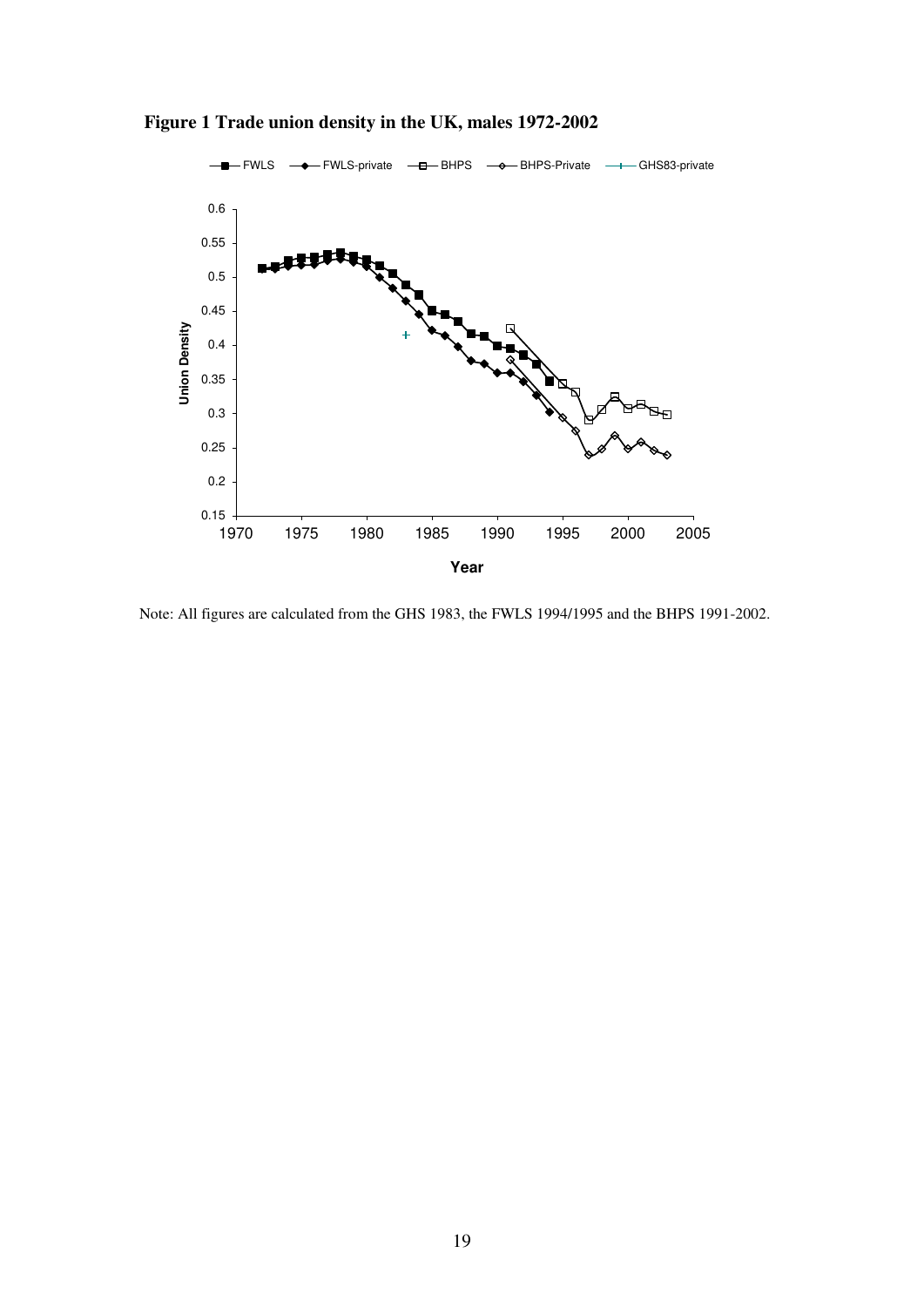| radic 1 Data acscription by sixm and sector, 1974 4004<br>1A. Descriptive statistics of variables in the private sector, by skill levels $(\%)$ |                               |       |                            |       |             |               |             |               |               |       |               |       |
|-------------------------------------------------------------------------------------------------------------------------------------------------|-------------------------------|-------|----------------------------|-------|-------------|---------------|-------------|---------------|---------------|-------|---------------|-------|
|                                                                                                                                                 | <b>NOQUAL</b>                 |       | <b>BOLEV</b>               |       | <b>OLEV</b> |               | <b>ALEV</b> |               | <b>HIGHER</b> |       | <b>DEGREE</b> |       |
| Variables/                                                                                                                                      |                               | Std.  |                            | Std.  |             | Std.          |             | Std.          |               | Std.  |               | Std.  |
| skill Levels                                                                                                                                    | Mean                          | Dev.  | Mean                       | Dev.  | Mean        | Dev.          | Mean        | Dev.          | Mean          | Dev.  | Mean          | Dev.  |
| Skill premiums                                                                                                                                  |                               |       | 9.00                       | 2.90  | 16.81       | 2.81          | 27.90       | 2.87          | 41.49         | 4.59  | 67.21         | 7.08  |
| Trade union density                                                                                                                             | 40.43                         | 8.87  | 51.03                      | 12.28 | 45.46       | 11.12         | 47.64       | 13.96         | 42.02         | 9.69  | 34.21         | 10.53 |
| Tax wedge                                                                                                                                       | 16.60                         | 2.59  | 16.96                      | 2.76  | 17.13       | 2.40          | 17.57       | 2.35          | 18.91         | 2.21  | 19.62         | 2.41  |
| <b>Replacement Ratio</b>                                                                                                                        | 32.77                         | 3.66  | 30.65                      | 3.68  | 27.56       | 3.76          | 23.75       | 3.73          | 19.71         | 4.20  | 15.41         | 3.25  |
| Unemployment rate                                                                                                                               | 12.21                         | 5.44  | 7.98                       | 4.16  | 6.70        | 3.62          | 5.25        | 2.73          | 2.76          | 1.69  | 3.14          | 1.61  |
| Manufacturing proportion                                                                                                                        | 35.91                         | 5.51  | 35.91                      | 6.65  | 29.82       | 3.42          | 31.16       | 4.94          | 32.85         | 3.41  | 21.86         | 2.84  |
| Computer usage                                                                                                                                  | 16.85<br>14.63                |       | 21.12                      | 17.78 | 25.18       | 20.44         | 28.90       | 23.25         | 31.09         | 24.23 | 34.97         | 27.49 |
| 1B. Descriptive statistics of variables in the public sector, by skill levels $(\%)$                                                            |                               |       |                            |       |             |               |             |               |               |       |               |       |
|                                                                                                                                                 | <b>NOQUAL</b><br><b>BOLEV</b> |       | <b>OLEV</b><br><b>ALEV</b> |       |             | <b>HIGHER</b> |             | <b>DEGREE</b> |               |       |               |       |
| Variables/                                                                                                                                      |                               | Std.  |                            | Std.  |             | Std.          |             | Std.          |               | Std.  |               | Std.  |
| skill Levels                                                                                                                                    | Mean                          | Dev.  | Mean                       | Dev.  | Mean        | Dev.          | Mean        | Dev.          | Mean          | Dev.  | Mean          | Dev.  |
| Skill premiums                                                                                                                                  |                               |       | 14.61                      | 6.91  | 28.46       | 7.45          | 35.97       | 7.34          | 41.85         | 6.63  | 61.33         | 8.44  |
| Trade union density                                                                                                                             | 59.10                         | 7.52  | 43.28                      | 9.60  | 43.46       | 9.51          | 41.82       | 13.79         | 66.42         | 8.96  | 65.47         | 6.57  |
| Tax wedge                                                                                                                                       | 16.74                         | 2.67  | 17.05                      | 2.76  | 17.37       | 2.46          | 17.74       | 2.32          | 19.16         | 2.23  | 19.92         | 2.42  |
| <b>Replacement Ratio</b>                                                                                                                        | 32.59                         | 3.97  | 30.49                      | 3.97  | 26.92       | 3.87          | 23.44       | 3.75          | 19.48         | 4.19  | 15.41         | 3.25  |
| Unemployment rate                                                                                                                               | 11.85                         | 5.48  | 7.60                       | 4.03  | 6.18        | 3.37          | 5.06        | 2.66          | 2.79          | 1.70  | 2.73          | 1.45  |
| Manufacturing proportion                                                                                                                        | 35.93                         | 5.77  | 35.82                      | 6.99  | 30.21       | 3.26          | 31.27       | 4.63          | 31.86         | 3.24  | 21.36         | 2.84  |
| Computer usage<br>0.72.202.7                                                                                                                    | 16.85                         | 14.63 | 21.12                      | 17.78 | 25.18       | 20.44         | 28.90       | 23.25         | 31.09         | 24.23 | 34.97         | 27.49 |

#### **Table 1 Data description by skill and sector, 1972-2002**

Data source: GHS 1972-2002; FWLS 1994/1995; BHPS 1991-2002; and FES 1972-2002.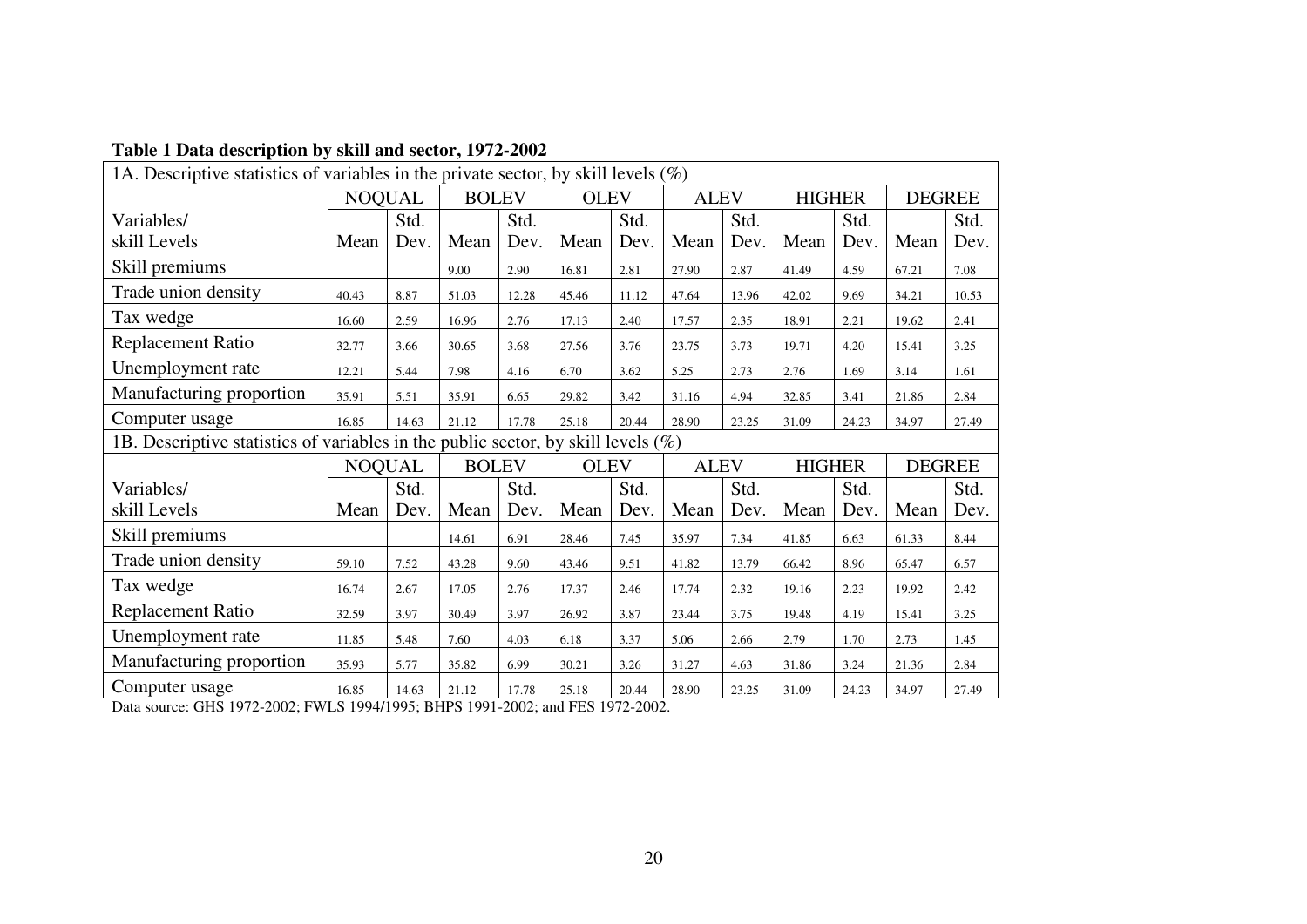| $\mathcal{L}$ quation $\mathcal{O}_f$<br>Dependent variable: skill premiums | Private    | <b>Public</b> |
|-----------------------------------------------------------------------------|------------|---------------|
| $(s_{it}, j = b, o, a, h$ and d)                                            |            |               |
| Trade union density of skilled groups $(tud_{it})$                          | $0.15*$    | $-0.03$       |
|                                                                             | (0.09)     | (0.06)        |
| Trade union density of unskilled group $(tud_{nt})$                         | $-0.21$    | $-0.09$       |
|                                                                             | (0.17)     | (0.15)        |
| Tax wedge of skilled groups $(tax_{it})$                                    | 1.03       | $-0.15$       |
|                                                                             | (0.82)     | (1.13)        |
| Tax wedge of unskilled group $(tax_{nt})$                                   | $-1.70**$  | $-0.80$       |
|                                                                             | (0.84)     | (1.05)        |
| Benefit index of skilled groups ( $repr_{it}$ )                             | $-0.13$    | $-0.16$       |
|                                                                             | (0.15)     | (0.19)        |
| Benefit index of unskilled group ( $repr_{nt}$ )                            | $-0.19$    | 0.39          |
|                                                                             | (0.24)     | (0.25)        |
| Unemployment rate of skilled groups $(u_{it})$                              | $-0.25$    | 0.50          |
|                                                                             | (0.28)     | (0.37)        |
| Unemployment rate of unskilled group $(u_{nt})$                             | $-0.01$    | $0.69**$      |
|                                                                             | (0.21)     | (0.31)        |
| Manufacturing proportion of skilled groups $(ind_{it})$                     | $-0.23*$   | $-0.08$       |
|                                                                             | (0.14)     | (0.17)        |
| Manufacturing proportion of unskilled group $(indnt)$                       | $-0.23$    | $1.45**$      |
|                                                                             | (0.49)     | (0.32)        |
| Computer usage of skilled groups $(comp_{it})$                              | $0.29***$  | $-0.09$       |
|                                                                             | (0.11)     | (0.16)        |
| Computer usage of unskilled group $(comp_{nt})$                             | $-0.57***$ | 0.50          |
|                                                                             | (0.19)     | (0.30)        |
| Minimum wages $(MW)$                                                        | 1.08       |               |
|                                                                             | (3.24)     |               |
| Observations                                                                | 140        | 140           |
| Groups                                                                      | 5          | 5             |
| $R^2$ (within)                                                              | 0.50       | 0.66          |
| Group dummies                                                               | Yes        | Yes           |
| Year dummies                                                                | Yes        | Yes           |
| Year trend                                                                  | Yes        | Yes           |

|                | Table 2 Institutions and skill premiums, male 1972-2002, estimation from |  |  |  |  |
|----------------|--------------------------------------------------------------------------|--|--|--|--|
| equation $(3)$ |                                                                          |  |  |  |  |

**Notes:** Estimated standard errors are under the coefficients. \*\*\*, \*\* and \* denote significance at 1%, 5% and 10% levels for two-tail tests. In the first step, we have 114,491 observations in the private sector and 23,323 observations in the public sector. In the second step, we have 5×29=145 observations in both sectors. Following the wage cyclicality literature (Solon et al. 1997; Peng and Siebert 2008), unemployment rates and unemployment benefit index have actually one year lag. Hence, we have only 140 observations in step 2 regression.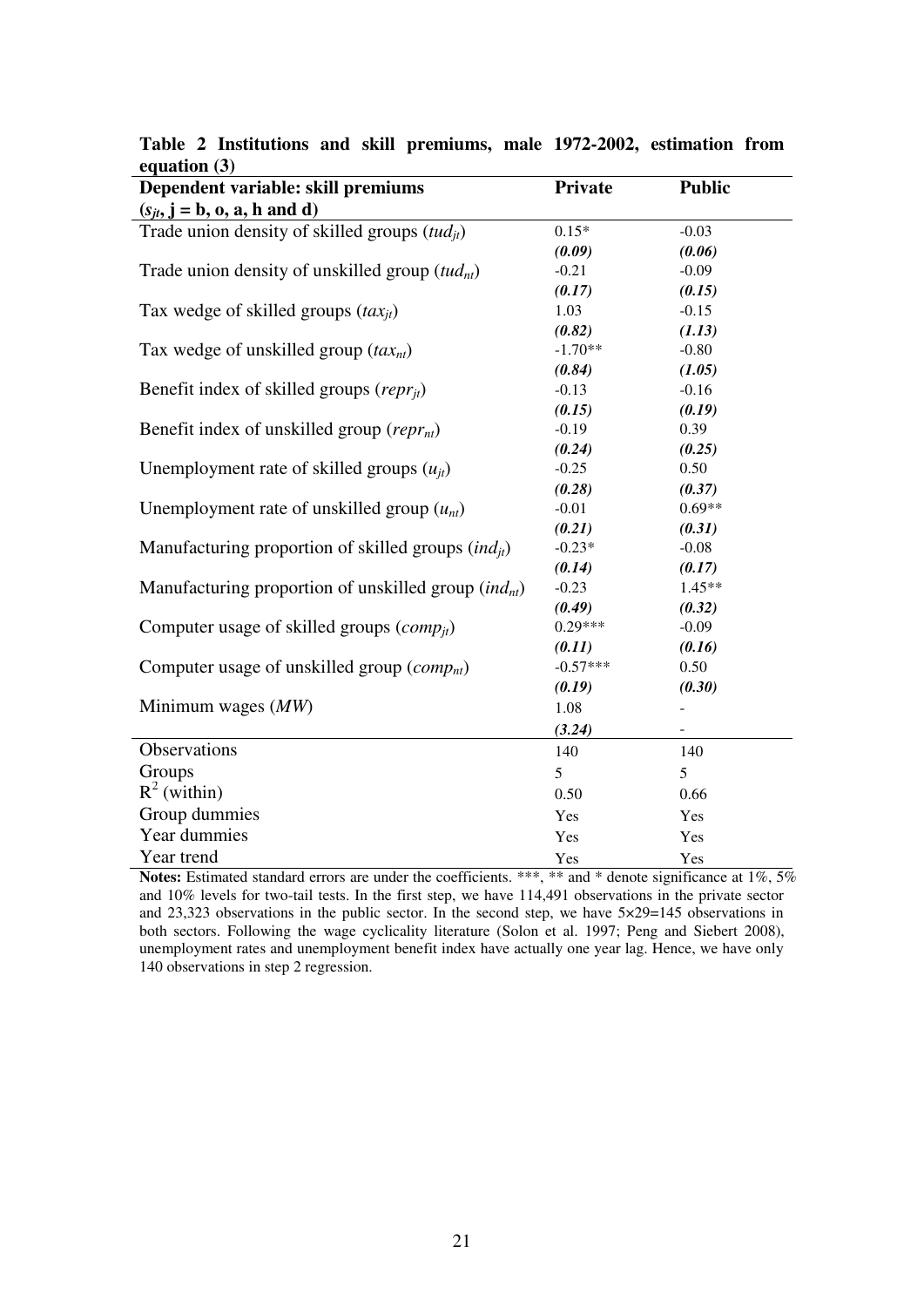| Dependent variable: growth rate of skill premiums $(ds_{it},$  |            |               |  |  |  |  |  |
|----------------------------------------------------------------|------------|---------------|--|--|--|--|--|
| $= b, 0, a, h$ and d)                                          | Private    | <b>Public</b> |  |  |  |  |  |
| Lag of trade union density of skilled groups $(tud_{it-1})$    | $0.18**$   | 0.03          |  |  |  |  |  |
|                                                                | (0.10)     | (0.07)        |  |  |  |  |  |
| Growth of trade union density of skilled groups $(dtud_{it})$  | 0.12       | $-0.12$       |  |  |  |  |  |
|                                                                | (0.10)     | (0.07)        |  |  |  |  |  |
| Lag of trade union density of unskilled group $(tud_{nt-1})$   | $-0.59***$ | $-0.40**$     |  |  |  |  |  |
|                                                                | (0.26)     | (0.20)        |  |  |  |  |  |
| Growth of trade union density of unskilled group $(dtud_{nt})$ | $-0.24$    | $0.64***$     |  |  |  |  |  |
|                                                                | (0.23)     | (0.13)        |  |  |  |  |  |
| Lag of skill premiums $(s_{it-1})$                             | $-0.71***$ | $-1.12***$    |  |  |  |  |  |
|                                                                | (0.09)     | (0.10)        |  |  |  |  |  |
| Tax wedge of skilled groups $(tax_{it})$                       | 0.46       | $-0.01$       |  |  |  |  |  |
|                                                                | (0.80)     | (1.11)        |  |  |  |  |  |
| Tax wedge of unskilled group $(tax_{nt})$                      | $-0.72$    | $-0.78$       |  |  |  |  |  |
|                                                                | (0.95)     | (1.04)        |  |  |  |  |  |
| Benefit index of skilled groups ( $repr_{it}$ )                | $-0.05$    | $-0.20$       |  |  |  |  |  |
|                                                                | (0.15)     | (0.19)        |  |  |  |  |  |
| Benefit index of unskilled group ( $repr_{nt}$ )               | $-0.39*$   | $0.63**$      |  |  |  |  |  |
|                                                                | (0.26)     | (0.29)        |  |  |  |  |  |
| Unemployment rate of skilled groups $(u_{it})$                 | $-0.47*$   | 0.59          |  |  |  |  |  |
|                                                                | (0.28)     | (0.37)        |  |  |  |  |  |
| Unemployment rate of unskilled group $(u_{nt})$                | 0.07       | $0.47*$       |  |  |  |  |  |
|                                                                | (0.31)     | (0.30)        |  |  |  |  |  |
| Manufacturing proportion of skilled groups $(ind_{it})$        | $-0.24*$   | $-0.15$       |  |  |  |  |  |
|                                                                | (0.14)     | (0.17)        |  |  |  |  |  |
| Manufacturing proportion of unskilled group $(indnt)$          | 0.15       | 0.38          |  |  |  |  |  |
|                                                                | (0.41)     | (0.35)        |  |  |  |  |  |
| Computer usage of skilled groups $(comp_{it})$                 | $0.26***$  | $-0.06$       |  |  |  |  |  |
|                                                                | (0.11)     | (0.16)        |  |  |  |  |  |
| Computer usage of unskilled group $(comp_{nt})$                | $-0.44***$ | 0.47          |  |  |  |  |  |
|                                                                | (0.17)     | (0.30)        |  |  |  |  |  |
| Minimum wages $(MW)$                                           |            |               |  |  |  |  |  |
|                                                                |            |               |  |  |  |  |  |
| Observations                                                   | 140        | 140           |  |  |  |  |  |
| Groups                                                         | 5          | 5             |  |  |  |  |  |
| $R^2$ (within)                                                 | 0.61       | 0.82          |  |  |  |  |  |
| Group dummies                                                  | Yes        | Yes           |  |  |  |  |  |
| Year dummies                                                   | Yes        | Yes           |  |  |  |  |  |
| Year trend                                                     | Yes        | Yes           |  |  |  |  |  |

**Table 3 Institutions and skill premiums, male 1972-2002, estimation from equation (4)**

Notes: Estimated standard errors are under the coefficients. \*\*\*, \*\* and \* denote significance at 1%, 5% and 10% levels for two-tail tests.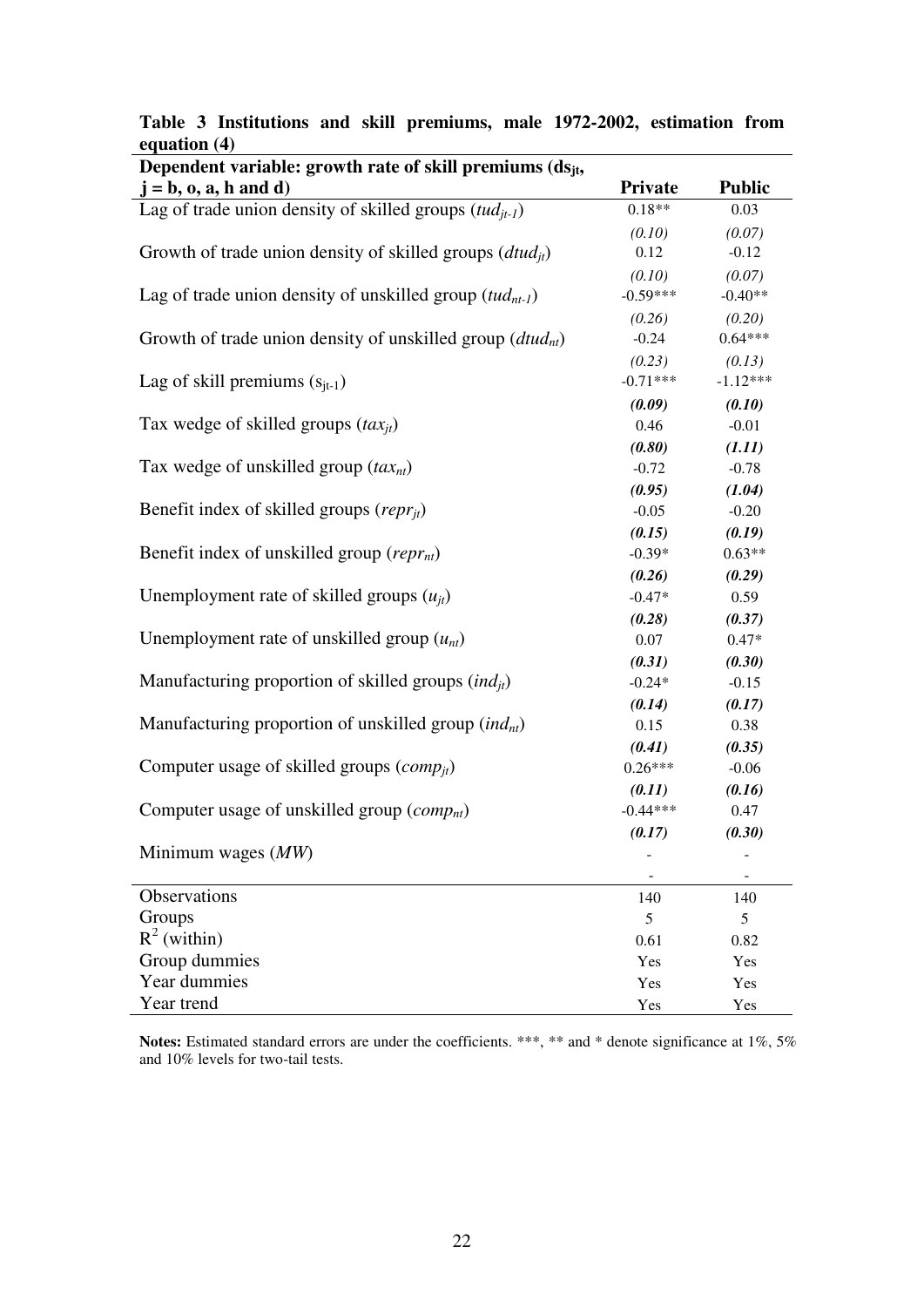|                                                            | 1972-                    | 1979-          | 1998-          |  |  |  |
|------------------------------------------------------------|--------------------------|----------------|----------------|--|--|--|
|                                                            | 1979                     | 1998           | 2002           |  |  |  |
| 4A. Changes of each variable $(\%)$                        |                          |                |                |  |  |  |
| Degree premium $(s_{dt})$                                  | $-17.67$                 | 27.41          | $-17.56$       |  |  |  |
| Trade union density $(t u d_{dt})$                         | 4.55                     | $-30.75$       | 5.78           |  |  |  |
| Trade union density (tudnt)                                | 8.41                     | $-25.29$       | $-1.29$        |  |  |  |
| Tax wedge $(tax_{dt})$                                     | 3.83                     | $-0.36$        | $-0.55$        |  |  |  |
| Tax wedge $(tax_{nt})$                                     | 3.40                     | $-1.40$        | $-1.32$        |  |  |  |
| <b>Benefit index (reprdt)</b>                              | $-2.60$                  | 5.66           | $-3.97$        |  |  |  |
| Benefit index ( $repr_{nt}$ )                              | $-3.40$                  | 6.54           | $-2.13$        |  |  |  |
| Unemployment rate $(u_{dt})$                               | $-0.72$                  | 2.16           | $-0.42$        |  |  |  |
| Unemployment rate (unt)                                    | 1.05                     | 5.59           | $-4.29$        |  |  |  |
| Manufacturing proportion (ind <sub>dt</sub> )              | 7.72                     | $-3.74$        | $-4.18$        |  |  |  |
| Manufacturing proportion $(\text{ind}_{nt})$               | 0.38                     | $-6.70$        | $-4.42$        |  |  |  |
| Computer usage (comp <sub>dt</sub> )                       | 11.83                    | 61.21          | 16.57          |  |  |  |
| Computer usage $\rm(comp_{nt})$                            | 3.96                     | 24.31          | 22.49          |  |  |  |
|                                                            |                          |                |                |  |  |  |
| 4B. Effects of changes in each explanatory variable $(\%)$ |                          |                |                |  |  |  |
| Trade union density $(tud_{dt})$                           | $0.82**$                 | $-5.53**$      | $1.04**$       |  |  |  |
| Trade union density $(tud_{nt})$                           | $-4.96***$               | 14.92***       | $0.76***$      |  |  |  |
| Tax wedge $(tax_{dt})$                                     |                          |                |                |  |  |  |
| Tax wedge $(tax_{nt})$                                     |                          |                |                |  |  |  |
| <b>Benefit index (reprdt)</b>                              |                          |                |                |  |  |  |
| <b>Benefit index (repr<sub>nt</sub>)</b>                   | $1.32*$                  | $-2.55*$       | $0.83*$        |  |  |  |
| Unemployment rate $(u_{dt})$                               | $0.34*$                  | $-1.02*$       | $0.20*$        |  |  |  |
| Unemployment rate (unt)                                    |                          |                |                |  |  |  |
| Manufacturing proportion $(\text{ind}_{dt})$               | $-1.85*$                 | $0.90*$        | $1.00*$        |  |  |  |
| Manufacturing proportion $(\text{ind}_{nt})$               |                          |                |                |  |  |  |
| Computer usage $\left( comp_{dt}\right)$                   | 3.08***                  | 15.91***       | $4.31***$      |  |  |  |
| Computer usage (comp <sub>nt</sub> )                       | $-1.74***$               | $-10.69***$    | $-9.90***$     |  |  |  |
| 4C. Overall contribution of each factor $(\%)$             |                          |                |                |  |  |  |
| <b>Trade union density</b>                                 | 23.45                    | 34.24          | $-10.26$       |  |  |  |
| <b>Tax wedge</b>                                           | $\overline{\phantom{a}}$ | $\overline{a}$ | $\overline{a}$ |  |  |  |
| <b>Benefit index</b>                                       | $-7.50$                  | $-9.31$        | $-4.72$        |  |  |  |
| <b>Unemployment rate</b>                                   | $-1.92$                  | $-3.71$        | $-1.13$        |  |  |  |
| <b>Manufacturing proportion</b>                            | 10.49                    | 3.28           | $-5.71$        |  |  |  |
| <b>Computer usage</b>                                      | $-7.55$                  | 19.04          | 31.82          |  |  |  |

**Table 4 Contribution of explanatory factors to the degree premium, the private sector** 

Notes: All figures in Table 4 are calculated using estimates in Table 3. \*\*\*, \*\* and \* denote significance at 1%, 5% and 10% levels for two-tail tests. Significance of each variable in the middle panel is from Table 3.